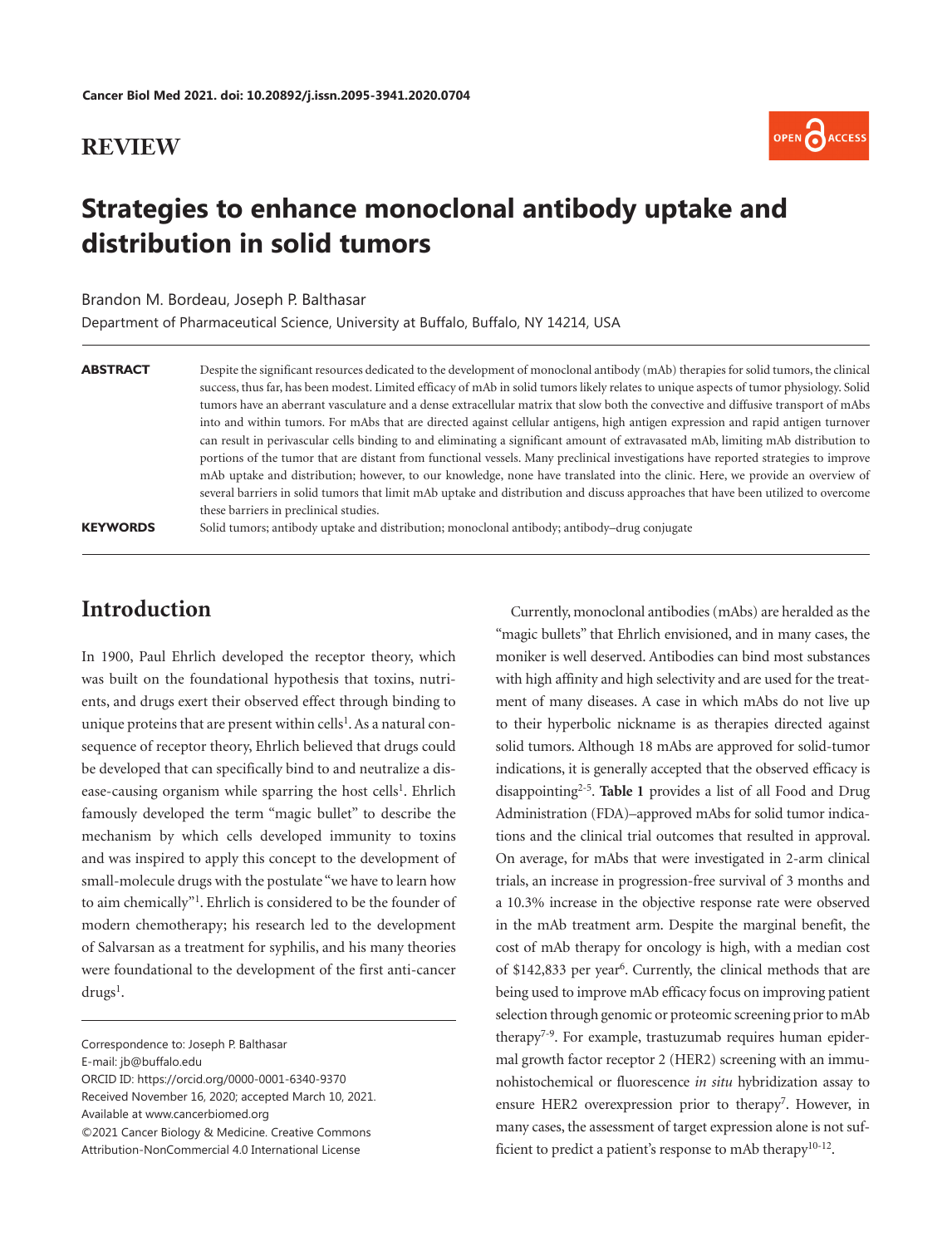<span id="page-1-0"></span>

| Table 1                                       |                       | FDA approved mAbs for solid tumor indications |                      |                  |                                                                                            |                                                                        |                                                                           |                                                                                                                                                                                                          |
|-----------------------------------------------|-----------------------|-----------------------------------------------|----------------------|------------------|--------------------------------------------------------------------------------------------|------------------------------------------------------------------------|---------------------------------------------------------------------------|----------------------------------------------------------------------------------------------------------------------------------------------------------------------------------------------------------|
| Antibody (mAb)                                | Format                | Indication                                    | Target               | approved<br>Year | Trial                                                                                      | Trial arm                                                              | Comparator                                                                | Notes                                                                                                                                                                                                    |
| Trastuzumab<br>(Herceptin)                    | Humanized<br>IgG1 mAb | Breast cancer                                 | ER <sub>2</sub><br>工 | 1998             | chemotherapy vs.<br>chemotherapy<br>mAb +                                                  | 1-year survival: 79%<br>DOR: 8.3 months<br>MTP: 7.2 months<br>ORR: 45% | DOR: 5.8 months<br>MTP: 4.5 months<br>1-year survival:<br>ORR: 29%<br>68% | or as a single agent in patients who have<br>for patients without prior chemotherapy<br>Approved in combination with paclitaxel<br>progressed on chemotherapy                                            |
| Cetuximab<br>(Erbitux)                        | Chimeric IgG1<br>mAb  | Colorectal<br>cancer                          | EGFR                 | 2004             | mAb + irinotecan<br>vs. mAb                                                                | MTP: 4.1 months<br>ORR: 22.9%                                          | MTP: 1.5 months<br>ORR: 10.8%                                             | irinotecan or as a single agent for patients<br>with irinotecan for patient's refractory to<br>on irinotecan. Approved in combination<br>Assessed in patients who progressed<br>intolerant to irinotecan |
| Bevacizumab<br>(Avastin)                      | Humanized<br>IgG1     | Colorectal<br>cancer                          | VEGF                 | 2004             | $mAb + IFL$ vs. IFL +<br>placebo                                                           | DOR: 10.4 months<br>MTP: 20.3 months<br>PFS: 10.6 months<br>ORR: 45%   | MTP: 15.6 months<br>DOR: 7.1 months<br>PFS: 6.4 months<br>ORR: 35%        | Tested in combination with 5-fluorouracil,<br>irinotecan, leucovorin                                                                                                                                     |
| Panitumumab<br>(Vectibix)                     | Humanized<br>IgG2 mAb | Colorectal<br>cancer                          | EGFR                 | 2006             | supportive care vs.<br>best supportive<br>$mAb + best$<br>care                             | PFS: 96 days<br><b>ORR: 8%</b>                                         | PFS: 60 days<br><b>ORR: 0%</b>                                            | irinotecan. No difference in overall survival<br>Assessed in patients who progressed<br>on fluoropyrimidine, oxaliplatin, and<br>observed                                                                |
| Pertuzumab<br>(Perjeta)                       | Humanized<br>IgG1     | Breast cancer                                 | ER <sub>2</sub><br>ᆂ | 2012             | $mAb + transition +$<br>$^{+}$<br>trastuzumab<br>docetaxel vs.<br>$placebo +$<br>docetaxel | DOR: 20.2 months<br>PFS: 18.5 months<br>Survival: 82.8%<br>ORR: 80.2%  | DOR: 12.5 months<br>PFS: 12.4 months<br>Survival: 76.4%<br>ORR: 69.3%     | trastuzumab and docetaxel for patients<br>who have not received prior therapy<br>Approved in combination with                                                                                            |
| trastuzumab<br>emtansine<br>(Kadcyla)<br>Ado- | Humanized<br>IgG1 ADC | Breast cancer                                 | HER2                 | 2012             | ADC vs. lapatinib +<br>capecitabine                                                        | DOR: 12.6 months<br>MS: 30.9 months<br>PFS: 9.6 months<br>ORR: 43.6%   | DOR: 6.5 months<br>MS: 25.1 months<br>PFS: 6.4 months<br>ORR: 30.8%       | locally advanced breast cancer with prior<br>Tested in patients with metastatic or<br>trastuzumab or prior taxane therapy                                                                                |
| Ramucirumab<br>(Cyramza)                      | Human IgG1            | Gastric cancer                                | 'EGFR2<br>$\gt$      | 2014             | vs. best supportive<br>supportive care<br>$care + placebo$<br>$mAb + best$                 | PFS: 2.1 months<br>MS: 5.2 months                                      | PFS: 1.3 months<br>MS: 3.8 months                                         | Tested in patients with locally advanced or<br>metastatic gastric cancer who previously<br>received platinum or fluoropyrimidine<br>chemo                                                                |
| Nivolumab<br>(Opdivo)                         | Human IgG4            | Melanoma/<br><b>NSCLC</b>                     | P <sub>D</sub> 1     | 2014             | Single-arm trial                                                                           | ORR: 32%                                                               | $\sum_{i=1}^{n}$                                                          | metastatic melanoma that progressed on<br>Tested in patients with unresectable or<br>ipilimumab                                                                                                          |
| Pembrolizumab<br>(Keytruda)                   | Humanized<br>IgG4     | Melanoma                                      | P <sub>D</sub> 1     | 2014             | Single-arm trial                                                                           | ORR: 24%                                                               | $\frac{4}{2}$                                                             | metastatic melanoma that progressed on<br>Tested in patients with unresectable or<br>ipilimumab                                                                                                          |

#### **650 Bordeau and Balthasar. Methods to improve the disposition of antibody therapies in tumors**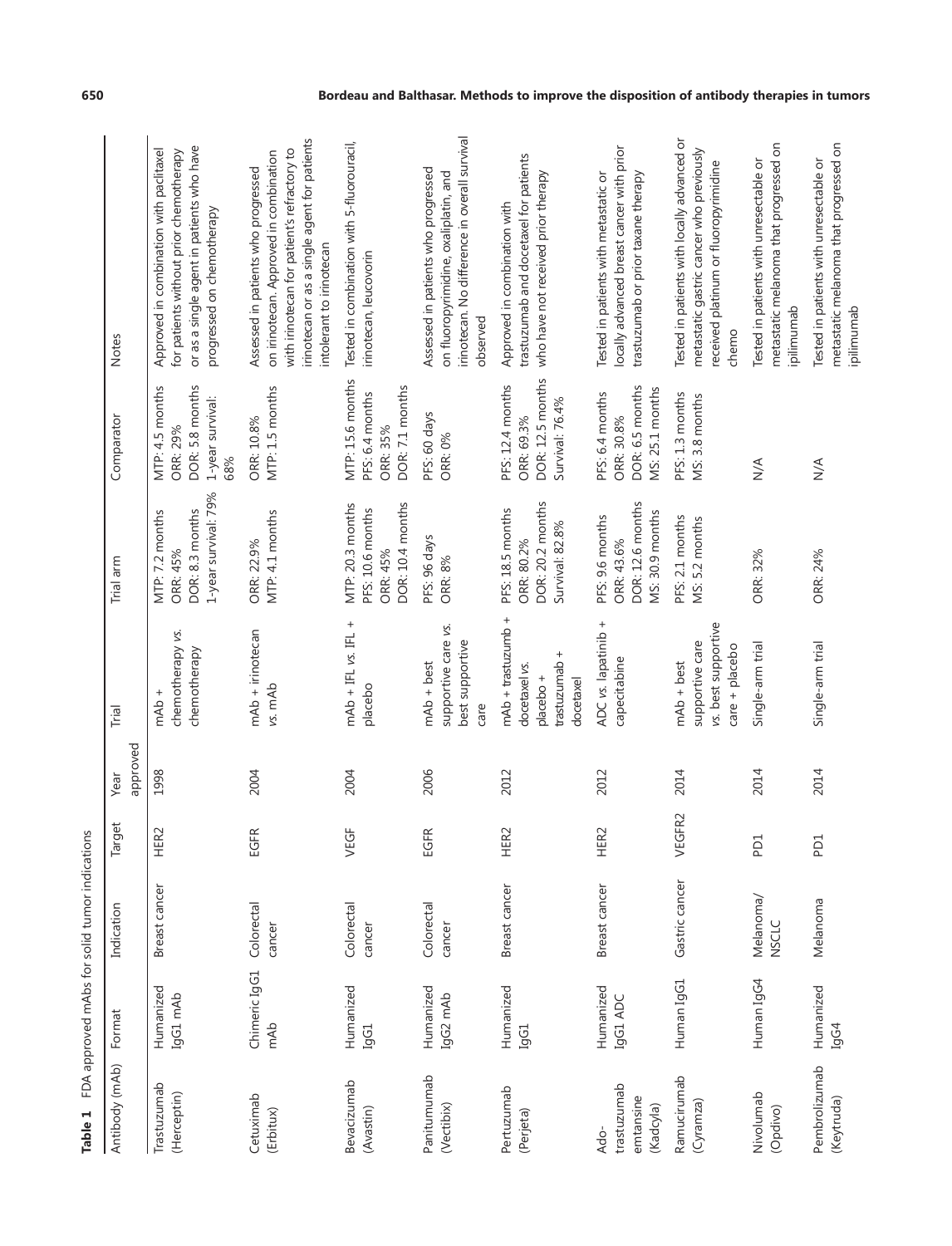| Antibody (mAb)                                        | Format                   | Indication                              | Target          | approved<br>Year | Trial                                                              | Trial arm                                                   | Comparator                                                        | Notes                                                                                                                                                                                                                                                                |
|-------------------------------------------------------|--------------------------|-----------------------------------------|-----------------|------------------|--------------------------------------------------------------------|-------------------------------------------------------------|-------------------------------------------------------------------|----------------------------------------------------------------------------------------------------------------------------------------------------------------------------------------------------------------------------------------------------------------------|
| Necitumumab<br>(Portrazza)                            | Human IgG1               | <b>NSCLC</b>                            | EGFR            | 2015             | mAb + gemcitabine<br>gemcitabine +<br>+ cisplatin vs.<br>cisplatin | MS: 11.5 months<br>PFS: 5.7 months<br>ORR: 31%<br>OS: 23%   | PFS: 5.5 months<br>MS: 9.9 months<br>ORR: 29%<br>OS: 19%          | patients with metastatic squamous NSCLC<br>Tested as a first line chemotherapy in                                                                                                                                                                                    |
| Dinutuximab<br>(Unituxin)                             | Chimeric IgG1            | Neuroblastoma                           | GD <sub>2</sub> | 2015             | $mAb + RA$ vs. $RA$                                                | EFS: 71%<br>OS: 73%                                         | EFS: 56%<br>OS: 58%                                               | neuroblastoma. "RA = 13-cis-retinoic acid"<br>Tested in pediatric patients with high risk                                                                                                                                                                            |
| Olaratumab<br>(Lartruvo)                              | Human IgG1               | Soft tissue<br>sarcoma                  | PDGFR-<br>alpha | 2016             | $mAb + dox$ orubicin<br>vs. doxorubicin                            | MS: 26.5 months<br>PFS: 8.2 months<br>ORR: 18.2%<br>OS: 41% | MS: 14.7 months<br>PFS: 4.4 months<br><b>ORR: 7.5%</b><br>OS: 22% | appropriate but had not been administered<br>Eligible patients were required to have soft<br>a histologic type of sarcoma for which an<br>tissue sarcoma not amenable to curative<br>treatment with surgery or radiotherapy,<br>anthracycline-containing regimen was |
| Atezolizumab<br>(Tecentriq)                           | Humanized<br>IgG1        | Bladder cancer                          | PD-L1           | 2016             | Single-arm trial                                                   | ORR: 14.8%                                                  | $\leq$                                                            | Tested in patients with locally advanced<br>or metastatic urothelial carcinoma that<br>progressed on platinum containing<br>chemotherapy.                                                                                                                            |
| (Bavencio)<br>Avelumab                                | Human IgG1               | Merkel cell<br>carcinoma                | PD-L1           | 2017             | Single-arm trial                                                   | ORR: 33%                                                    | $\frac{4}{2}$                                                     | chemotherapy for distant metastatic disease<br>Tested in patients who progressed on                                                                                                                                                                                  |
| Durvalumab<br>(IMFINZI)                               | Human IgG1               | <b>Bladder</b> cancer                   | PD-L1           | 2017             | Single-arm trial                                                   | ORR: 17%                                                    | $\leq$                                                            | urothelial cancer that progressed on or<br>Tested in patients with metastatic<br>after a platinum-based therapy                                                                                                                                                      |
| Cemiplimab<br>(Libtayo)                               | Human mAb                | squamous cell<br>Cutaneous<br>carcinoma | PD-1            | 2018             | Single-arm trial                                                   | ORR: 47.2%                                                  | $\leq$                                                            | locally advanced CSCC that were not<br>Tested in patients with metastatic or<br>candidates for curative surgery or<br>radiation                                                                                                                                      |
| vedotin (Padcev)<br>Enfortumab                        | Human IgG1<br><b>ADC</b> | Urothelial<br>cancer                    | Nectin-4        | 2019             | Single-arm trial                                                   | DOR: 7.6 months<br><b>ORR: 44%</b>                          | $\frac{4}{2}$                                                     | or metastatic urothelial cancer with prior<br>Tested in patients with locally advanced<br>PD-1 or platinum-based chemo                                                                                                                                               |
| deruxtecan-nxki<br>trastuzumab<br>(Enhertu)<br>[fam-] | Humanized<br>IgG1 ADC    | breast cancer<br>Metastatic             | HER2            | 2019             | Single-arm trial                                                   | DOR: 14.8 M<br>ORR: 60.3%                                   | $\sum_{i=1}^{n}$                                                  | cancer who had received 2 or more prior<br>unresectable and/or metastatic breast<br>Tested in patients with HER2-positive,<br>anti-HER2 therapies                                                                                                                    |
| govitecan-hziy<br>Sacituzumab<br>(Trodelvy)           | Humanized<br>IgG1 ADC    | breast cancer<br>Triple-neg.            | TROP-2          | 2020             | Single-arm trial                                                   | ORR: 33.3%<br><b>DOR: 7.7 M</b>                             | $\stackrel{\triangle}{\geq}$                                      | negative breast cancer who progressed on<br>Tested in patients with metastatic triple<br>2 prior treatments.                                                                                                                                                         |
|                                                       |                          |                                         |                 |                  |                                                                    |                                                             |                                                                   | mAb, antibody; ADC, antibody drug conjugate; OS, overall survival; PFS, progression-free survival; ORR, objective response rate; MS, median survival; DOR, median duration of                                                                                        |

Table 1 Continued **Table 1** Continued

**Cancer Biol Med Vol 18, No 3 Month 2021 651**

response; EFS, event-free survival.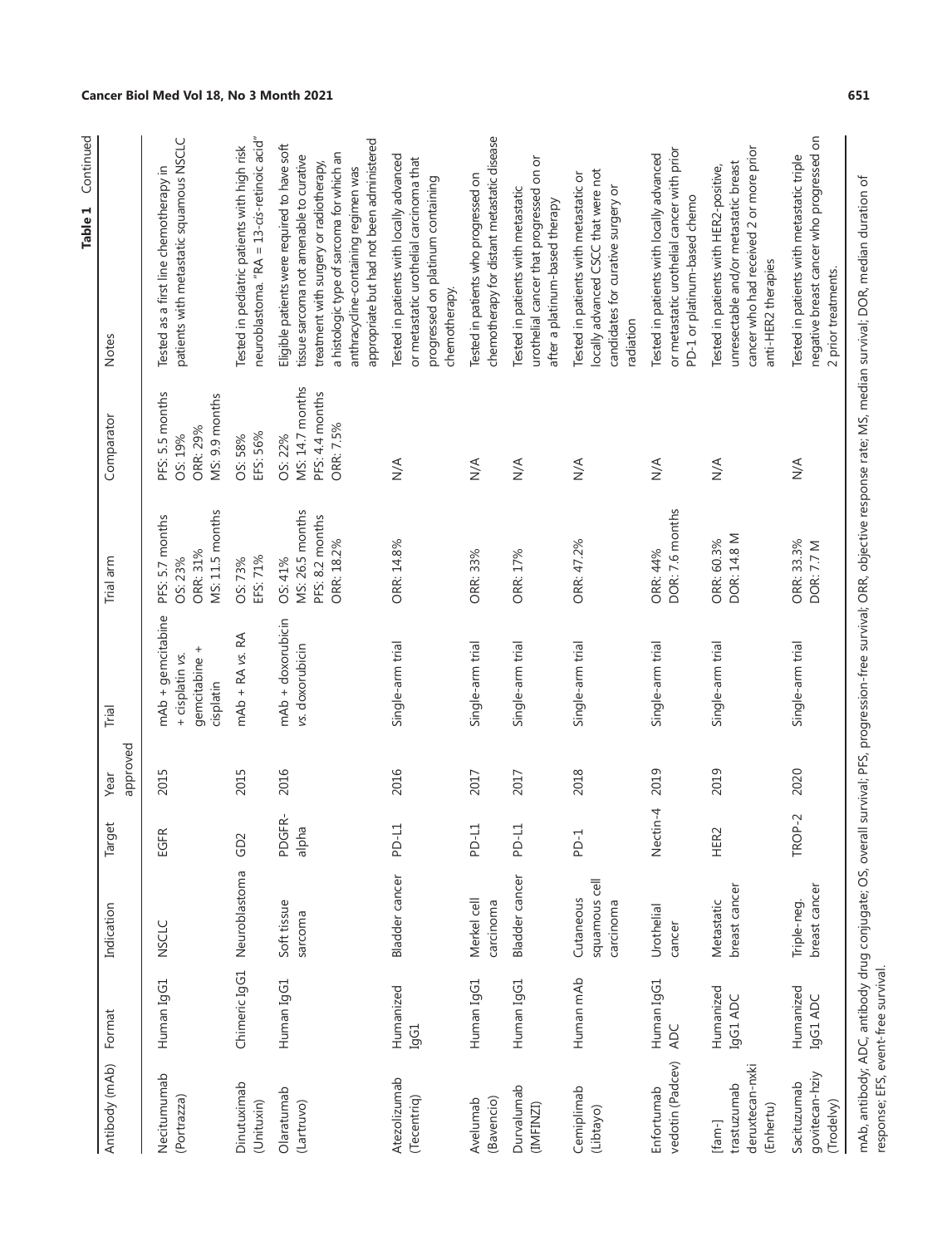<span id="page-3-1"></span>Antibodies exert therapeutic effects through a variety of mechanisms. Antibodies may antagonize tumor growth pathways by binding to cell membrane-associated receptors, inhibiting their activation or enhancing their degradation or by binding to and neutralizing soluble growth factors $13$ . Antibodies that bind cell membrane receptors can also recruit immune effector cells through fragment crystallizable (Fc) gamma receptor binding, leading to tumor cell killing through antibody-dependent cellular cytotoxicity by natural killer (NK) cells or antibody-dependent cell phagocytosis by monocytes and macrophages<sup>[13](#page-11-3),[14](#page-11-4)</sup>. Antibodies that bind to cell membrane receptors can also trigger complement-dependent cytotoxicity with tumor cell lysis resulting from the formation of the membrane attack complex and the recruitment of NK cells, macrophages, neutrophils, dendritic cells, and T-cells following complement receptor stimulation<sup>15</sup>. Many of the anti-cancer mAbs recently approved by the FDA bind to the programmed death receptor or ligand 1 (PD-1), block-ing a key mechanism of immune escape for many tumors<sup>[16](#page-11-6)</sup>. Antibodies are also used for the delivery of cytotoxic drugs,

radionuclides, and immunotoxins<sup>[13](#page-11-3)</sup>. A common barrier that limits the efficacy of all mAb-based therapies is poor uptake and distribution within solid tumors, which results in suboptimal exposure to portions of the tumor, development of resistance, and tumor progression<sup>2</sup>. The abnormal physiology of solid tumors and its relevance to antibody delivery have been reviewed elsewhere<sup>[17-](#page-11-7)[23](#page-11-8)</sup>. Here, we provide a brief overview of the individual tumor barriers and focus on a discussion of strategies that have been explored to overcome each barrier for the enhancement of mAb tumor uptake and penetration (**[Figure 1](#page-3-0)**).

## <span id="page-3-8"></span><span id="page-3-5"></span><span id="page-3-2"></span>**Vasculature**

<span id="page-3-7"></span><span id="page-3-6"></span>The blood vasculature within solid tumors is composed of many immature and disorganized vessels, resulting in poor blood flow and hypoxia[18,](#page-11-9)[20,](#page-11-10)[24,](#page-11-11)[25.](#page-11-12) The structural deficiencies of solid tumor blood vessels and the overexpression of proangiogenic factors that increase vasculature permeability result in plasma leakage into the interstitial space<sup>[25](#page-11-12)</sup>. High interstitial

<span id="page-3-4"></span><span id="page-3-3"></span>

<span id="page-3-0"></span>Figure 1 Shown is a graphic representation of barriers that limit therapeutic antibody uptake and distribution into solid tumors and the approaches that have been reported to mitigate the tumor barriers. A graphic key is provided in the bottom left inset. Figure 1 was created using BioRender.com.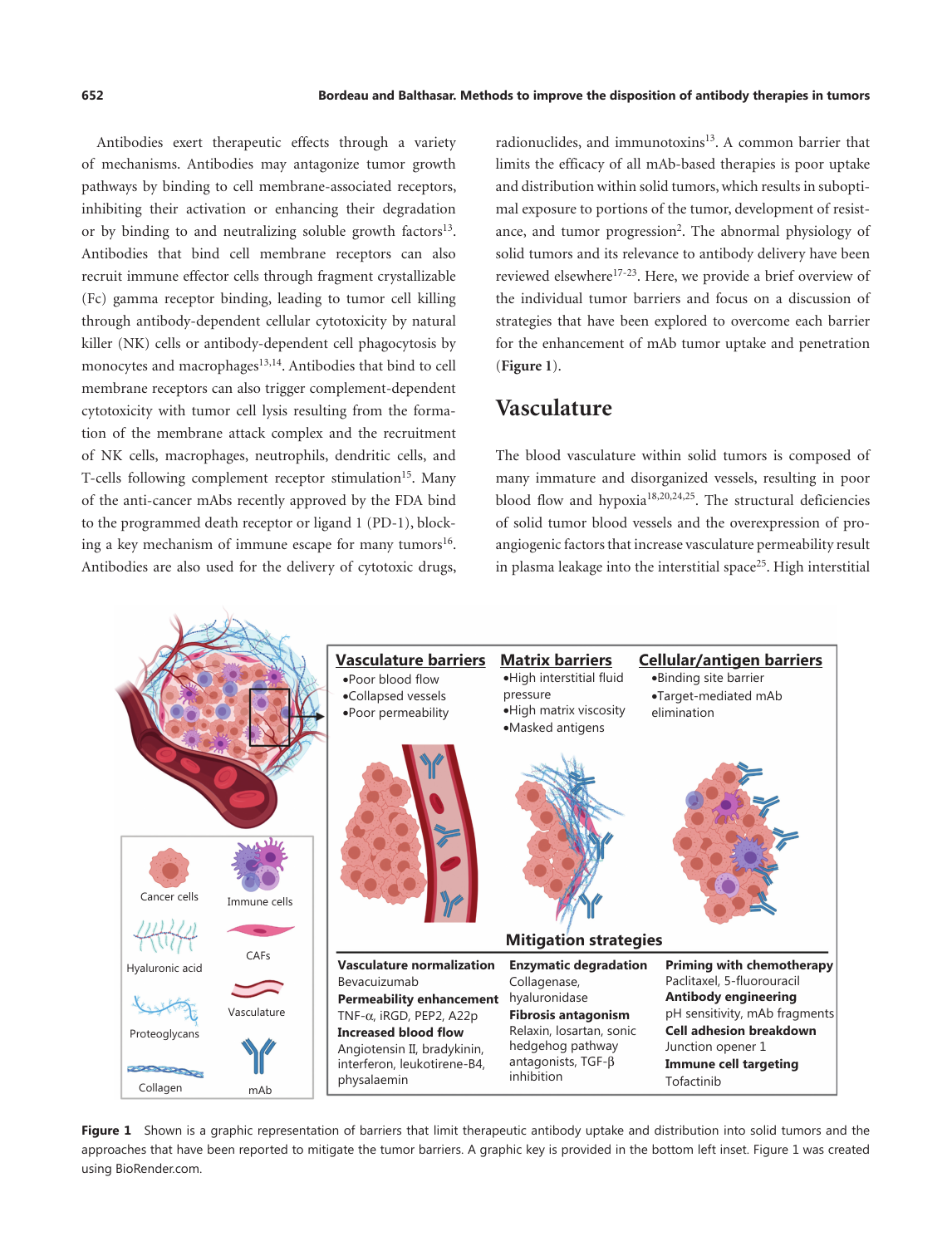oncotic pressure can collapse tumor blood vessels and can limit the convective transport of mAbs from the blood into tumor interstitial fluid<sup>17[,18](#page-11-9),23</sup>.

<span id="page-4-21"></span><span id="page-4-6"></span><span id="page-4-5"></span><span id="page-4-3"></span><span id="page-4-2"></span><span id="page-4-1"></span><span id="page-4-0"></span>In solid tumors, the rate of mAb extravasation is much slower than the rates of interstitial diffusion and antigen binding<sup>[26](#page-11-13)</sup>. As a result, many strategies have been explored to modulate tumor vasculature to improve mAb uptake (**[Table](#page-5-0) 2**). The most notable approach to modify the vasculature in tumors is to modulate angiogenesis and vessel porosity with agents such as the anti-vascular endothelial growth factor (VEGF) mAb bevacizumab. Bevacizumab can "normalize" tumor vasculature by pruning immature and leaky vessels, improving blood flow, and decreasing interstitial fluid pressure (IFP)<sup>24,25</sup>. Enhanced blood flow and decreased IFP improves mAb tumor uptake; however, the window between normalization and excessive pruning is dependent on both the dose of the anti-angiogenic and the time after administration and has proven difficult to captur[e24,](#page-11-11)[25](#page-11-12)[,27](#page-11-14). Our group observed a 63% decrease in the tumor area under the curve (AUC) up to 10 days after administration of the anti-carcinoembryonic antigen (CEA) mAb T84.66 in LS174T xenograft-bearing mice that were treated with 5 mg/kg bevacizumab twice a week<sup>[28](#page-11-15)</sup>. Decreased tumor uptake with bevacizumab co-administration has also been observed with the anti-HER2 mAb trastuzumab in multiple xenograft model<sup>[29-](#page-11-16)[31](#page-11-17)</sup>. In a phase II trial, the combination of bevacizumab with tras-tuzumab and docetaxel did not improve patient survival<sup>[32](#page-11-18)</sup>. Administration of 5 mg/kg bevacizumab to mice bearing OSC19 and SCC1 xenografts, 3 days prior to the administration of 10 mg/kg IRDye800 cetuximab, resulted in an increase in cetuximab tumor fluorescence<sup>33</sup>. A single 10-mg/kg dose of bevacizumab to mice bearing SUM149 xenografts, 4 days prior to the administration of 2.2 μg of indium-[111](#page-14-0)  $(^{111}In)$ –radiolabeled mAb, decreased the tumor uptake of cetuximab by 40% and decreased the uptake of an anti-insulin growth factor 1 receptor mAb R1507 by  $35\%$ <sup>[34](#page-11-20)</sup>. Bevacizumab has been evaluated in 2 phase III clinical trials with both cetuximab and panitumumab. The combination of bevacizumab with cetuximab did not significantly improve patient survival<sup>[35](#page-11-21)</sup>, and the combination of panitumumab and bevacizumab decreased progression-free survival<sup>36</sup>. The disappointing clinical trial results for mAb–bevacizumab co-therapy are in contrast to the results obtained for chemotherapy–bevacizumab combinations<sup>37-[39](#page-12-0)</sup>. The disconnect may result from the difference in the rate-limiting step for tumor uptake of small-molecule drugs (SMDs) in comparison to mAbs. SMDs have high vascular permeability and can rapidly diffuse into tumors from the blood. For tumor

<span id="page-4-12"></span>regions with poor blood flow, SMDs can enter the tumor space more quickly than the blood flow delivering the therapeutic agents (e.g., flow-limited distribution) $40$ . Antibodies have much slower permeability rates than small molecules. As a result, tumor uptake of mAb is dependent on the permeability surface area product<sup>40</sup>. Improved tumor blood flow from vasculature normalization may enhance SMD uptake, while the decrease in tumor vasculature surface area, which results from the removal of immature tumor vessels, may contribute to the decrease in mAb tumor uptake observed with bevacizumab therapy.

<span id="page-4-22"></span><span id="page-4-20"></span><span id="page-4-19"></span><span id="page-4-18"></span><span id="page-4-17"></span><span id="page-4-16"></span><span id="page-4-15"></span><span id="page-4-14"></span><span id="page-4-13"></span><span id="page-4-11"></span><span id="page-4-10"></span><span id="page-4-9"></span><span id="page-4-8"></span><span id="page-4-7"></span><span id="page-4-4"></span>To increase mAb tumor uptake, many preclinical investigations have explored the use of agents that enhance vascular permeability and blood flow. Early work by several groups reported co-administration of mAb with the vasculature promoting agents: angiotensin II, tumor necrosis factor-alpha, interferon, and interleukin 2 led to between 40% and 200% increases in mAb tumor uptake<sup>[41](#page-12-2)-[44](#page-12-3)</sup>. The utility of these agents was limited by the short plasma half-life of the signaling ligands and the lack of tumor specificity of the vascular permeability enhancement leading to increased mAb deposition in healthy organs $41,43,44$  $41,43,44$  $41,43,44$  $41,43,44$ . To overcome these limitations, the Epstein group made chemical conjugates of 7 vascular promoting agents with the anti-necrosis mAb TNT-1 F(ab′)2[45.](#page-12-5) A TNT-1 F(ab′)2 conjugate with interleukin 2 led to the greatest enhancement in the tumor uptake of [125I](#page-14-1)-TNT-1 (Fab′), with a 275% increase in tumor radioactivity 3 days after administration<sup>45</sup>. The domain of interleukin 2 responsible for increasing vasculature permeability was isolated to a 37 amino acid sequence termed permeabilityenhancing peptide (PEP)<sup>46</sup>. Administration of mAb-PEP conjugates, 2 h prior to administration of [125I](#page-14-1)-mAb, increased the uptake of TNT-1 and Lym-1 mAbs by 4-fold, 3 days after administration<sup>46</sup>. The neuropilin-1 receptor, which, upon ligand binding, accumulates at the inter-endothelial cell contacts and induces vascular permeability, is the target for 2 peptides that have been reported to increase mAb tumor uptake<sup>47</sup>. Sugahara et al.<sup>48</sup> developed a cyclic 9mer peptide, named iRGD, that binds αν-integrins that are expressed on tumor endothelium. An internal cleavage sequence results in proteolytic digestion of the iRGD peptide and αν-integrin dissociation<sup>[48](#page-12-8)</sup>. The cleaved iRGD peptide has a CendR motif that binds to neuropilin-1 and, as a result, increases vasculature permeability[48.](#page-12-8) Co-administration of 4 μmol/kg iRGD with 3 mg/kg trastuzumab to mice bearing orthotopic BT474 xenografts increased trastuzumab uptake by 40-fold, 3 h after administration<sup>48</sup>. Shin et al.<sup>[49](#page-12-9)</sup> reported a peptide that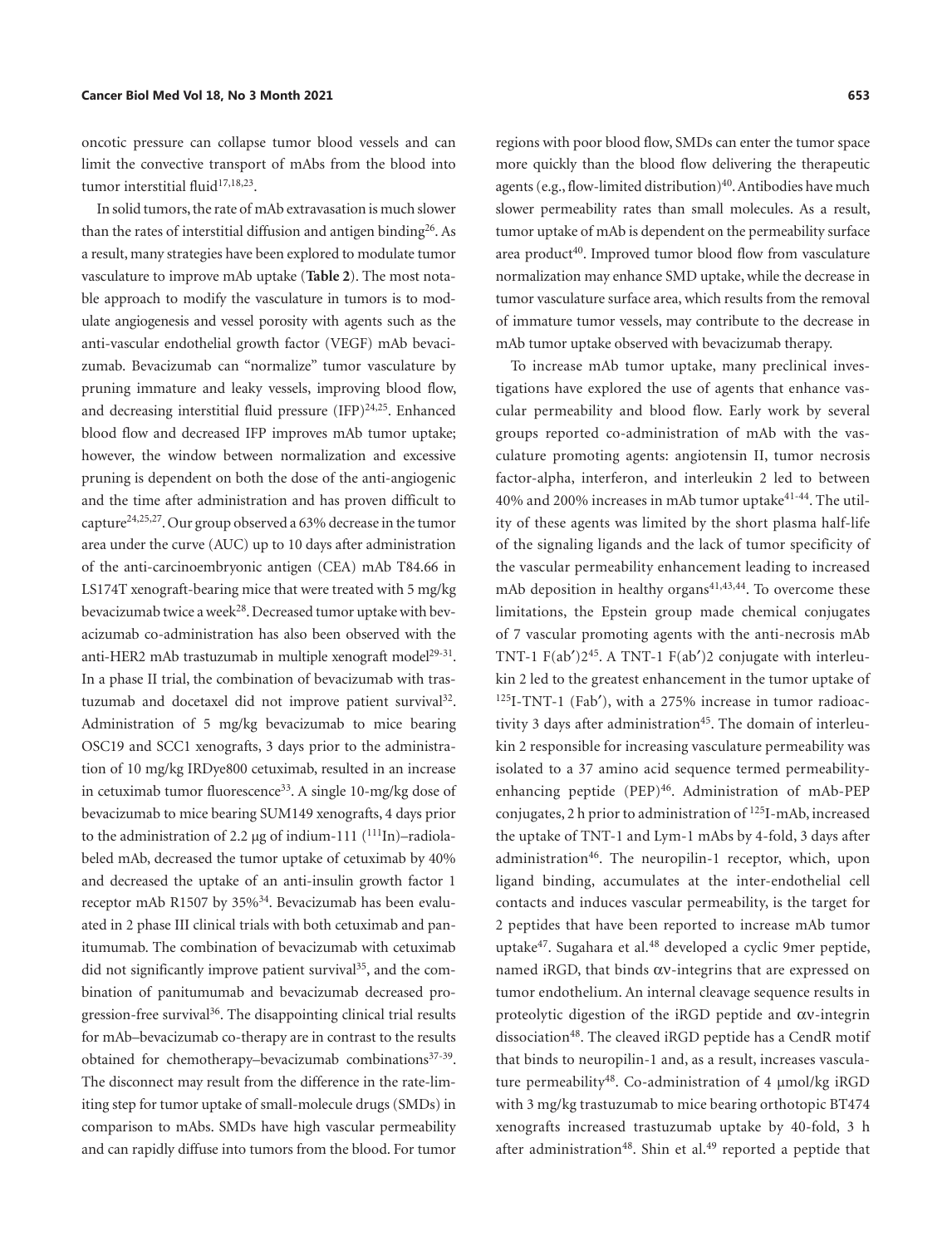<span id="page-5-2"></span><span id="page-5-1"></span>

| Treatment                                                                | Impact on tumor                                                               | Impact on mAb tumor PK                                                          | mAb/tumor model                       | Source |
|--------------------------------------------------------------------------|-------------------------------------------------------------------------------|---------------------------------------------------------------------------------|---------------------------------------|--------|
| Bevacizumab                                                              | Decrease in tumor vasculature<br>and permeability                             | 63% decrease in AUC<br>$(0-10$ days)                                            | T84.66<br><b>LS174T</b>               | 28     |
| Sorafenib                                                                | Decrease in tumor vasculature<br>and permeability                             | 41% decrease in AUC (0-7<br>days)                                               | T84.66<br><b>LS174T</b>               | 131    |
| Angiotensin II                                                           | Increase in trans vascular<br>pressure gradient, enhanced<br>tumor blood flow | 40% increase in uptake 4 h<br>after administration                              | CC49<br><b>LS174T</b>                 | 41     |
| TNF-alpha administered<br>intravenously (IV) or intra-<br>tumorally (IT) | Enhanced vasopermeability                                                     | (IT) 200% increase at 3 h,<br>27% increase at 22 h<br>(IV) 100% increase at 3 h | Mab35<br>LOVO                         | 42     |
| Interferon                                                               | Enhanced blood flow                                                           | 83% increase in uptake<br>1.5 h after administration                            | <b>MEM136</b><br>$WM-9$               | 43     |
| Interleukin 2 conjugate                                                  | Enhanced vasopermeability                                                     | 275% increase in uptake 3<br>days after administration                          | TNT-1 $F(ab')2$<br>ME-180             | 45     |
| TNF-alpha conjugate                                                      | Enhanced vasopermeability and<br>blood flow                                   | 213% increase in uptake 3<br>days after administration                          | TNT-1 $F(ab')2$<br>ME-180             | 45     |
| Interleukin 1 conjugate                                                  | Enhanced vasopermeability and<br>blood flow                                   | 200% increase in uptake 3<br>days after administration                          | TNT-1 $F(ab')2$<br>ME-180             | 45     |
| Leukotriene-B4 conjugate                                                 | Enhanced blood flow                                                           | 122% increase in uptake 3<br>days after administration                          | TNT-1 $F(ab')2$<br>ME-180             | 45     |
| Histamine conjugate                                                      | Enhanced vasopermeability                                                     | 118% increase in uptake 3<br>days after administration                          | TNT-1 $F(ab')2$<br>ME-180             | 45     |
| Physalaemin conjugate                                                    | Enhanced blood flow                                                           | 71% increase in uptake 3<br>days after administration                           | TNT-1 $F(ab')2$<br>ME-180             | 45     |
| Bradykinin conjugate                                                     | Enhanced blood flow                                                           | 23% increase in uptake 3<br>days after administration                           | TNT-1 $F(ab')2$<br>ME-180             | 45     |
| PEP2-Ab conjugate                                                        | Enhanced vasopermeability                                                     | 249% increase in uptake 3<br>days after administration                          | B72.3<br><b>LS174T</b>                | 46     |
| A22p-Ab conjugate                                                        | Enhanced vasopermeability                                                     | 50%-100% increase in<br>uptake at 3 and 12 h after<br>administration            | Cetuximab/A459<br>Trastuzumab/SKOV3   | 49     |
| iRGD                                                                     | Enhanced vasopermeabiltiy                                                     | 3,900% Increase at 3 h by<br><b>ELISA</b>                                       | Trastuzumab<br>BT-474                 | 48     |
| Mannitol Infusion                                                        | Osmotic opening of BBB                                                        | 234% and 32% increase<br>in F(ab')2 and mAb AUC<br>$(0.5 - 72 h)$               | P1.17<br>LX-1 SCLC                    | 58     |
| Focused ultrasound                                                       | Transient disruption of BBB                                                   | 5,577% increase in uptake<br>2 h after administration                           | Bevacizumab<br>U87 glioma             | 63     |
| Angiopep-2-Ab conjugate                                                  | RMT through BBB by LRP1<br>binding                                            | $\sim$ 300% increase in<br>tumor uptake 24 h after<br>administration            | Trastuzumab<br>BT-474                 | 68     |
| Human melanotransferrin-<br>Ab conjugate                                 | RMT through BBB by LRP1<br>binding                                            | 415% increase in<br>tumor uptake 2 h after<br>administration                    | Trastuzumab<br>MDA-MB-231-BRHER2/eGFP | 69     |

<span id="page-5-0"></span>

| Table 2 |  |  | Vasculature modulation approaches |  |  |  |  |  |  |
|---------|--|--|-----------------------------------|--|--|--|--|--|--|
|---------|--|--|-----------------------------------|--|--|--|--|--|--|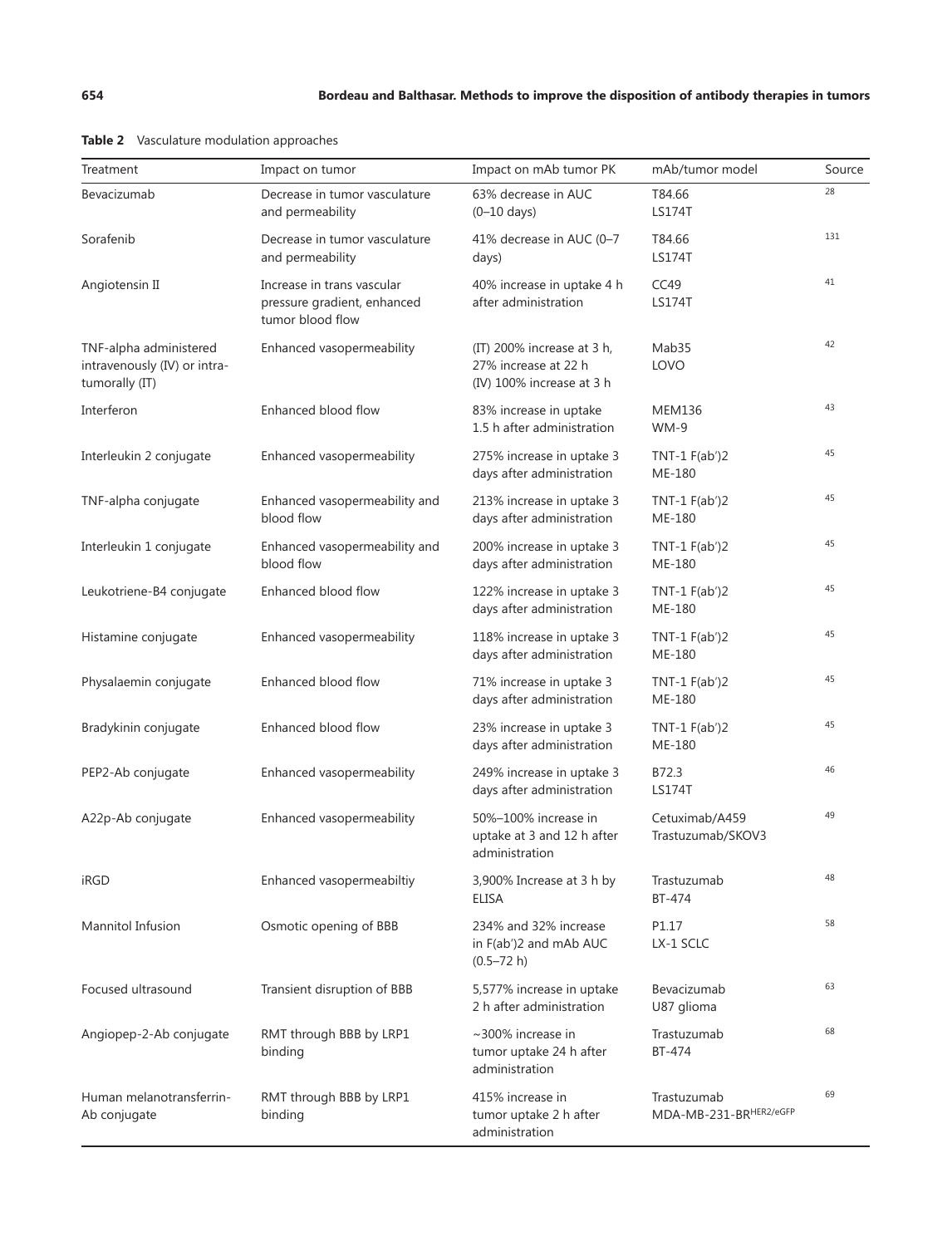was derived from the neuropilin-1 ligand semaphorin 3A, that was modified for enhanced neuropilin-1 binding affinity, named A22p. Genetic fusion of the A22p peptide to the carboxy terminus of the Fc domain of cetuximab or trastuzumab increased mAb tumor uptake between 1.5- and 2-fold at 3 and 12 h post-administration<sup>[49](#page-12-9)</sup>. Both the iRGD peptide and A22p peptide were reported to significantly improve the preclinical efficacy of trastuzumab<sup>[48](#page-12-8),[49](#page-12-9)</sup>. To our knowledge, there are no clinical trials involving any of the listed blood flow/permeability enhancers in combination with approved anti-cancer mAbs. The iRGD peptide is currently being evaluated in combination with nab-paclitaxel and gemcitabine for metastatic pancreatic cancer in a phase II trial (registration No. NCT03517176).

<span id="page-6-19"></span><span id="page-6-18"></span><span id="page-6-17"></span><span id="page-6-15"></span><span id="page-6-7"></span><span id="page-6-6"></span><span id="page-6-5"></span><span id="page-6-4"></span><span id="page-6-3"></span><span id="page-6-2"></span><span id="page-6-1"></span><span id="page-6-0"></span>The effective targeting of brain tumors with mAb-based therapies is hampered by the blood–brain barrier (BBB)<sup>[50](#page-12-15)</sup>. The BBB is highly selective and limits the extravasation of mAbs through the brain vasculature and into the brain interstitial fluid<sup>[51](#page-12-16),[52](#page-12-17)</sup>. Using a combination of microdialysis and tissue ELISA, Chang et al.<sup>[53](#page-12-18)</sup> reported that the concentration of trastuzumab in rat brains, following systemic administration, was between 377- and 909-fold less than the concentration of trastuzumab in plasma. Wang et al.<sup>[54](#page-12-19)</sup> reported similar cerebrospinal fluid concentrations of 5 humanized mAbs in rats and cynomolgus monkeys with a cerebrospinal fluid/plasma ratio of 0.1%–0.2%. Contrastenhanced magnetic resonance imaging of brain lesions indicates there is a partial disruption of the BBB in tumors; however, this breakdown is variable between tumor subtypes and heterogenous within individual tumors<sup>[55](#page-12-20)</sup>. In patients with metastatic breast cancer, the concentrations of [89Z](#page-13-0)r-trastuzumab were observed to be 17-fold greater in brain lesions than healthy brain tissue<sup>[56](#page-12-21)</sup>; however, this concentration enhancement may also be the result of higher HER2 antigen expression in tumors relative to healthy brain tissues. Administration of [89](#page-13-0)Zr-bevacizumab to children with diffuse intrinsic pontine glioma demonstrated the variability in brain tumor uptake of antibody therapy, with 5 out of 7 patients showing detectable tumor uptake, at 144 h post-injection, with standardized uptake ratios varying between 1.0 and 6.7[57](#page-12-22). Manual disruption of the BBB to enhance mAb uptake in brain tumors has been evaluated using several methods. Intracarotid infusion of mannitol results in an osmotic opening of the BBB and has been reported to enhance tumor uptake of intact mAb and Fab/F(ab′)2 fragments in rats bearing intracerebral lung carcinoma

<span id="page-6-16"></span><span id="page-6-14"></span><span id="page-6-13"></span><span id="page-6-12"></span><span id="page-6-11"></span><span id="page-6-10"></span><span id="page-6-9"></span><span id="page-6-8"></span>xenografts[58.](#page-12-11) Modulation of calcium-dependent potassium channels with the channel agonist NS-1619 enhances brain tumor vasculature permeability<sup>[59](#page-12-23)</sup>, with NS-1619 co-administration increasing trastuzumab tumor uptake in a mouse xenograft glioma model<sup>60</sup>. Focused ultrasound (FUS) has been reported to enhance mAb delivery to brain tumors through transient modulation of the BBB. Kinoshita et al.<sup>[61](#page-12-25)</sup> reported that FUS increased the uptake of trastuzumab into mouse brains from below the limit of quantification (780 ng/g of tissue) to 3,257 ng/g. Combining FUS with trastuzumab increased the median survival of *nu*/*nu* rats bearing BT474 brain xenografts by greater than 32%<sup>[62](#page-12-26)</sup>. The combination of FUS with bevacizumab resulted in a 5.7- to 56.7 fold increase in bevacizumab brain concentrations and significantly improved the therapeutic effect of bevacizumab in mice bearing U87 brain xenografts in comparison to bevacizumab alone (mean survival time of 73 *vs.* 46 days)<sup>63</sup>. Brighi et al.[64](#page-12-27) reported that FUS significantly increased the uptake of the anti-EphA2 mAb 4B3 in a patient derived xenograft mouse model of high-grade glioma; however, significant increases were only observed in the non-contrast-enhancing tumors (indicative of tumors with a functional BBB). There are 4 clinical trials evaluating FUS in combination with traditional chemotherapies (registration Nos. NCT03712293, NCT02343991, NCT03322813, and NCT03616860)<sup>64</sup>; however, to our knowledge there are no clinical trials evaluating FUS with mAb therapies. Significant efforts have been placed into development of antibody conjugates that can bind to receptors that are expressed on the BBB to allow brain uptake through receptor-mediated transcytosis (RMT). The transferrin receptor (TfR) and insulin recep-tor (IR) are common targets for antibody RMT<sup>[65](#page-12-28)-[67](#page-12-29)</sup>. To our knowledge, the impact of TfR/IR binding on therapeutic antibody uptake into brain tumors has not been reported. An additional receptor of interest for RMT is the low-density lipoprotein-like receptor 1 (LRP1). Conjugation of the peptide angiopep-2, which binds to LRP1, resulted in a 6-fold increase in brain/serum ratios for an anti-HER2 antibody and increased the median survival of mice bearing BT474 xenografts by 20%, relative to unconjugated anti-body<sup>[68](#page-12-13)</sup>. Conjugation of melanotransferrin, a substrate of LRP1, to trastuzumab resulted in a 10- to 225-fold increase in the brain/blood concentration ratio of trastuzumab and reduced the size and number of metastatic brain tumors in mice administered MDA-MB-231-BRHER2/eGFP breast cancer  $c$ ells<sup>[69](#page-12-14)</sup>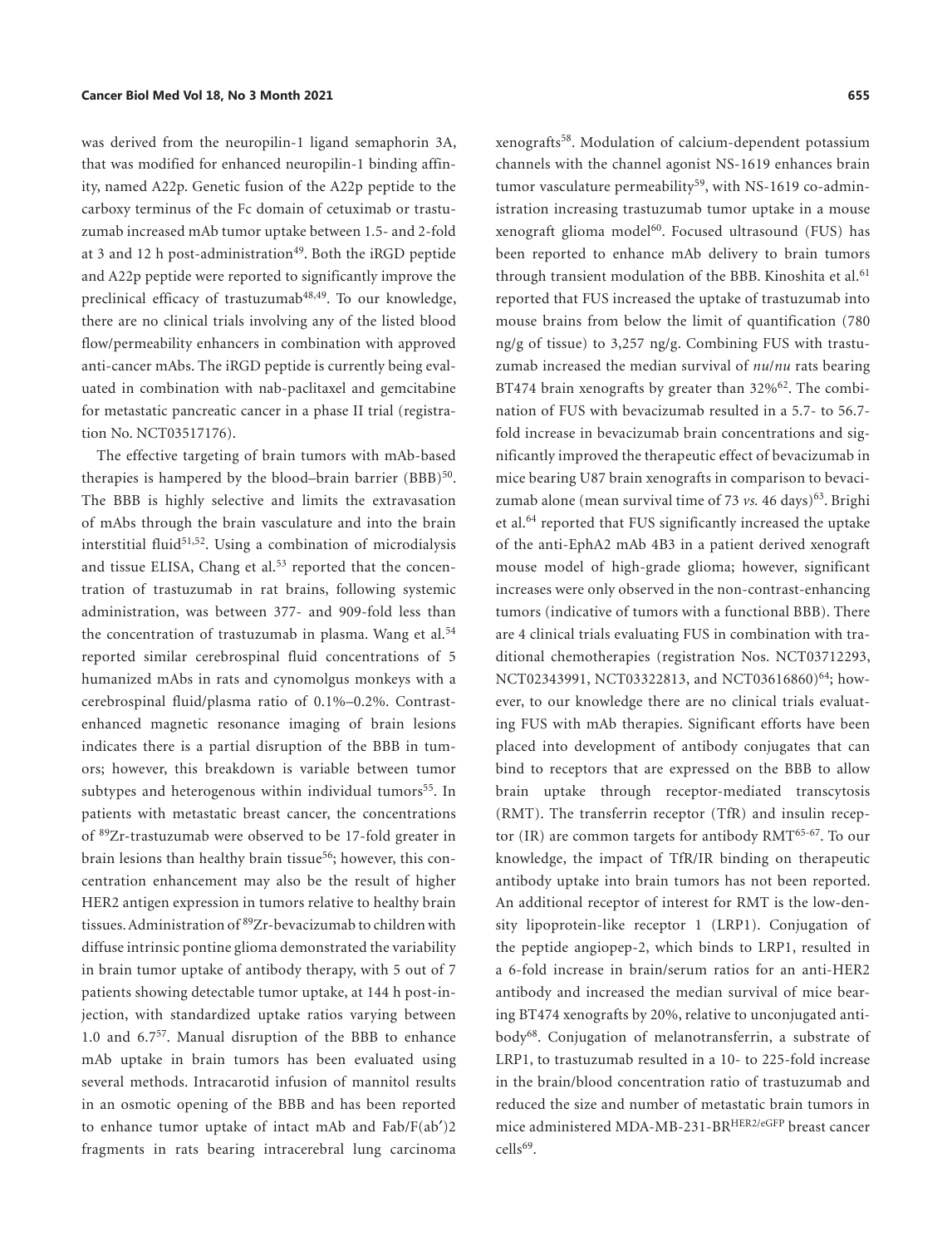# **Extracellular matrix**

<span id="page-7-3"></span><span id="page-7-2"></span>The hyperpermeability of solid tumor vasculature results in the deposition of the plasma proteins fibrin and fibrinogen into the interstitial space of solid tumors $70$ . Fibrinogen forms a scaffold that binds inflammatory factors and recruits mac-rophages and fibroblasts<sup>[70](#page-13-1)</sup>. Over time, the recruited inflammatory cells form a mature matrix<sup>70</sup>, which is, in part, composed of collagen and hyaluronan. Hyaluronan is a negatively charged glycosaminoglycan that causes electromechanical repulsion and water absorption, leading to tumor swelling<sup>[71](#page-13-2)</sup>. Highly crosslinked collagen fibers resist the tumor swelling induced by hyaluronan and cell proliferation $71$ , which causes tensile stress that collapses tumor vasculature and lymphatics, contributing to the high tumor  $IFP<sup>71</sup>$  $IFP<sup>71</sup>$  $IFP<sup>71</sup>$ . Post-extravasation, the dense extracellular matrix slows mAb diffusion, limiting tumor penetration<sup>[72](#page-13-3)-77</sup>. The limiting effect of the tumor extracellular matrix on mAb uptake and penetration in solid tum-ors is well appreciated<sup>[20](#page-11-10)-22</sup>; as a result, significant effort has been dedicated to developing methods that overcome tumor matrix barriers and enhance mAb tumor uptake and penetration (**[Table 3](#page-7-0)**).

<span id="page-7-7"></span><span id="page-7-4"></span>Significant contributions to understanding the importance of the tumor stroma on mAb transport have been made by the Jain group<sup>22,[72,](#page-13-3)[77](#page-13-4)[,78](#page-13-5)</sup>. Using fluorescence recovery after photobleaching, Netti et al.<sup>77</sup> observed that the rate of immunoglobulin G (IgG) diffusion in xenografts with high tumor <span id="page-7-8"></span>collagen content  $({\sim}6{-}8$  mg/g) was 2-fold slower than that of IgG diffusion in tumors with low collagen content  $(\sim 1.5)$ mg/g). Peri-tumoral injection of 0.3 mL of 10% *Clostridium* collagenase increased the diffusion coefficient of a non-specific IgG in the xenografts with high collagen content by 2-fold<sup>77</sup>. Eikenes et al.<sup>[79](#page-13-6)</sup> reported that the intravenous injection of 100 μg of *Clostridium* collagenase into mice bearing OH3 xenografts decreased the mean venous pressure and tumor IFP by 60% and 45%, respectively. The mean venous pressure returned to baseline 80 min after injection, whereas the tumor IFP reached a nadir at 6–7 h post-dosing. The decrease in tumor IFP with collagenase administration enhanced the tumor uptake of the mAb TP-3 by 2-fold<sup>79</sup>. Many additional preclinical studies have demonstrated the beneficial impact of collagenase on the tumor uptake of co-administered therapies[73](#page-13-7). Despite the preclinical benefits that have been observed with collagenase co-therapy, off-target toxicities and concern of increased tumor metastasis following collagenase administration have precluded clinical translatio[n73.](#page-13-7)

<span id="page-7-10"></span><span id="page-7-9"></span><span id="page-7-6"></span><span id="page-7-5"></span><span id="page-7-1"></span>Hyaluronan degradation with hyaluronidase has also been explored for improving co-administered mAb uptake. Intratumoral injection of bovine hyaluronidase to mice bearing OHS xenografts increased the uptake of the TP3 mAb by 70% 9 days after dosing<sup>80</sup>. To overcome the short plasma half-life of hyaluronidase (~3 min), Halozyme developed a PEGylated recombinant human hyaluronidase (PEGPH20) with a 10-h plasma half-life<sup>81</sup>. Administration of 40  $\mu$ g/kg

<span id="page-7-0"></span>

|  | Table 3 Extracellular matrix modulation approaches |  |  |  |
|--|----------------------------------------------------|--|--|--|
|--|----------------------------------------------------|--|--|--|

| Treatment                                         | Impact on tumor                                                                       | Impact on mAb tumor PK                                                      | mAb/tumor model                           | Source |
|---------------------------------------------------|---------------------------------------------------------------------------------------|-----------------------------------------------------------------------------|-------------------------------------------|--------|
| Intratumoral collagenase                          | Collagen degradation                                                                  | 80%-100% increase in diffusion<br>24 h after collagenase injection          | Non-specific IgG (S1)<br>HSTS-26T and U87 | 77     |
| Intravenous collagenase                           | Collagen degradation/decrease in tumor<br>interstitial fluid pressure                 | 90%-140% increase in uptake<br>at 24 h                                      | $TP-3$<br>OHS                             | 79     |
| Relaxin infusion                                  | Downregulation of tumor fibrosis/<br>decrease collagen fiber length and<br>signal     | 80% increase in diffusion<br>coefficient after a 12-day<br>relaxin infusion | Non-specific IgG<br>HSTS-26T              | 78     |
| Intratumoral injection of<br>bovine hyaluronidase | Hyaluronan degradation/decrease in<br>interstitial fluid pressure                     | 70% increase in uptake 9 days<br>after administration                       | $TP-3$<br><b>OHS</b>                      | 80     |
| Pegylated human<br>hyaluronidase (PEGPH20)        | Tumor hyaluronan degradation                                                          | 100% increase in uptake 2 days<br>after administration                      | Trastuzumab<br>SKOV3-HAS2                 | 82     |
| Pulsed ultrasound                                 | Structural modification of extracellular<br>matrix and widening of intercellular gaps | 36% Increase in tumor AUC<br>$(0-5$ days)                                   | $MX-B3$<br>A431                           | 130    |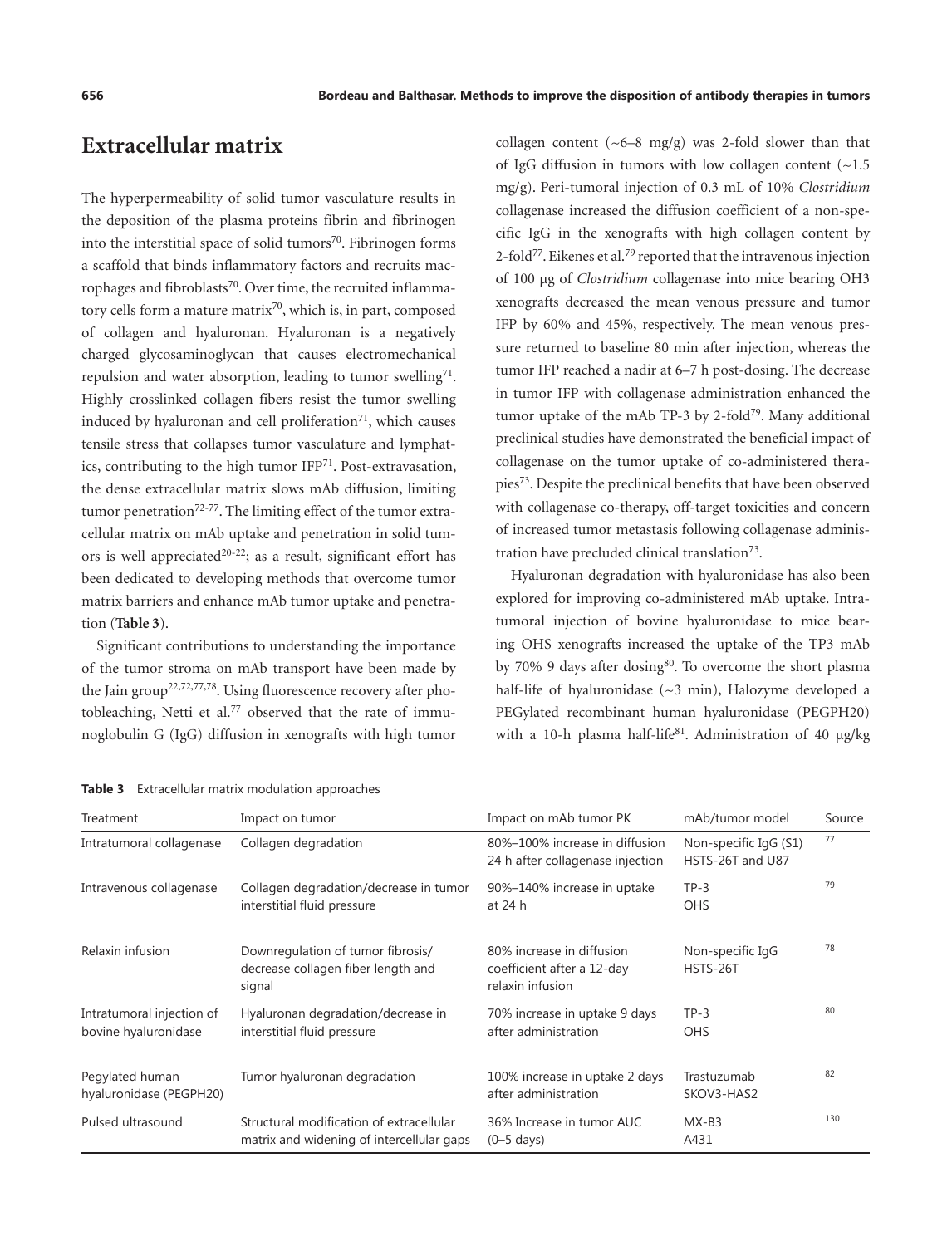<span id="page-8-1"></span>of PEGPH20 to mice bearing SKOV3/HAS2 xenografts increased AlexaFluor488-trastuzumab uptake by 2-fold 48 h after injection<sup>[82](#page-13-10)</sup>. PEGPH20 recently failed to reach the primary endpoint in a phase III clinical trial in combination with gemcitabine and nab-paclitaxel for metastatic pancreatic cancer (NCT02715804). A potential contribution to the failure is dose-limiting toxicities in the phase I trial that limited the PEGPH20 dose to 3 μg/kg, a fraction of the preclinical doses used to improve mAb/chemotherapeutic uptake<sup>81-[84](#page-13-11)</sup>.

<span id="page-8-4"></span><span id="page-8-3"></span>Fibrosis pathway antagonists that can limit matrix deposition in solid tumors have drawn a significant amount of interest. The peptide hormone relaxin-2 decreases transforming growth factor-beta (TGF-β)–mediated fibrosis after binding its cognate receptor relaxin family peptide receptor  $1^{85,86}$  $1^{85,86}$  $1^{85,86}$ . Brown et al.<sup>78</sup> used second harmonic generation imaging to evaluate the impact of a 12-day infusion of relaxin on tumor collagen in mice bearing HSTS26T xenografts in dorsal skinfold chambers. Relaxin infusion decreased the length of tumor collagen fibers and decreased the signal of preexisting collagen fibers, resulting in an 80% increase in the diffusion coefficient of a non-specific IgG. Intra-tumoral expression of relaxin using genetically modified hematopoietic stem cells increased trastuzumab efficacy in mice bearing BT474-M1 and HCC1954 xenografts<sup>[87](#page-13-14)</sup>. Currently, there is an interest in using relaxin as a therapy in many fibrotic diseases<sup>[88](#page-13-15)-[90](#page-13-16)</sup>. However, relaxin recently failed to reach its primary endpoint in a phase III clinical trial for acute heart failure<sup>91</sup>. The clinical success of relaxin may be limited due to its short plasma half-life<sup>[92](#page-13-18)</sup>, and several groups have developed lipid and Fc conjugates with relaxin to extend the persistence of exposure in plasma<sup>[93](#page-13-19),[94](#page-13-20)</sup>. An

<span id="page-8-10"></span><span id="page-8-9"></span><span id="page-8-8"></span><span id="page-8-6"></span><span id="page-8-5"></span><span id="page-8-0"></span>**Table 4** Antigen and cellular modulation approaches

<span id="page-8-14"></span><span id="page-8-13"></span><span id="page-8-12"></span><span id="page-8-2"></span>additional concern that may have precluded clinical pursuit of relaxin for anti-cancer treatment is the observation that relaxin signaling is involved in tumor progression and metas-tasis in several cancers<sup>[95](#page-13-21),96</sup>. However, a recent report demonstrated intratumoral relaxin expression decreased metastasis in 4 murine metastatic models, and synergistically increased the efficacy of an anti-PD-L1 fusion protein<sup>[97](#page-13-23)</sup>. There are many other fibrosis pathway antagonists that have been explored both in the clinic and preclinically, including the angiotensin inhibitor losartan<sup>[98](#page-13-24)</sup>, sonic-hedgehog antagonists<sup>99</sup>, and TGF- $\beta$ inhibitors<sup>[100](#page-14-2)[,101](#page-14-3)</sup>; however, to our knowledge, the impact of these therapies on co-administered mAb uptake has not been reported. Losartan is currently in a phase II clinical trial in combination with nivolumab and the chemotherapeutic regime FOLFIRINOX for the treatment of localized pancreatic cancer (registration No. NCT03563248).

## <span id="page-8-18"></span><span id="page-8-17"></span><span id="page-8-16"></span><span id="page-8-15"></span>**Antigen and cellular barriers**

<span id="page-8-21"></span><span id="page-8-20"></span><span id="page-8-19"></span><span id="page-8-11"></span><span id="page-8-7"></span>Tumor-associated cells can limit mAb tumor uptake and penetration in many ways. The rapid proliferation of cancer cells causes growth-induced solid stress that contributes to the collapse of blood and lymph vessels $102,103$ . Antigen-expressing cells can also act as catabolic sinks, where a small number of tumor cells that surround vasculature can bind to and elimi-nate a significant portion of extravasated mAb<sup>[26](#page-11-13),[104,](#page-14-6)105</sup>. Antigen and cellular barriers can act synergistically with tumor vasculature and matrix barriers to decrease mAb tumor uptake and penetration; as a result, approaches to modulate antigen and cellular barriers have been pursued (**[Table 4](#page-8-0)**).

| Approach                                                       | Impact on mAb tumor PK                                                                                | mAb/tumor model                                                  | Source |
|----------------------------------------------------------------|-------------------------------------------------------------------------------------------------------|------------------------------------------------------------------|--------|
| pH sensitive mAb                                               | 30% increase in tumor AUC (0-14 days) in<br>comparison to non-pH sensitive mAb T84.66                 | 10H6/T84.66<br>MC38CEA+                                          | 126    |
| Paclitaxel administered 2 days<br>after mAb administration     | 30% increase in cumulated activity 0–6 days                                                           | <sup>111</sup> In-DOTA-Gly3Phe-m170/breast<br>or prostate cancer | 106    |
| 5-fluorouracil treatment 2 days<br>prior to mAb administration | 148% increase in uptake 5 days after<br>administration                                                | $125I-NHST6$<br>Colon 26                                         | 107    |
| Paclitaxel treatment 2 days<br>prior to mAb administration     | 102% increase in uptake 5 days after<br>administration                                                | $125$ <sub>I</sub> -NHS76<br>Colon 26                            | 107    |
| Tofacitinib                                                    | 48% increase (LMB) and 133% increase (BV421) in<br>tumor cell uptake/binding 3 h after administration | LMB-100/KLM-1<br>BV421/MDA-MB-461                                | 108    |
| Junction opener 1                                              | 500% increase in tumor uptake 12 h after<br>administration                                            | Trastuzumab<br><b>HCC1954</b>                                    | 109    |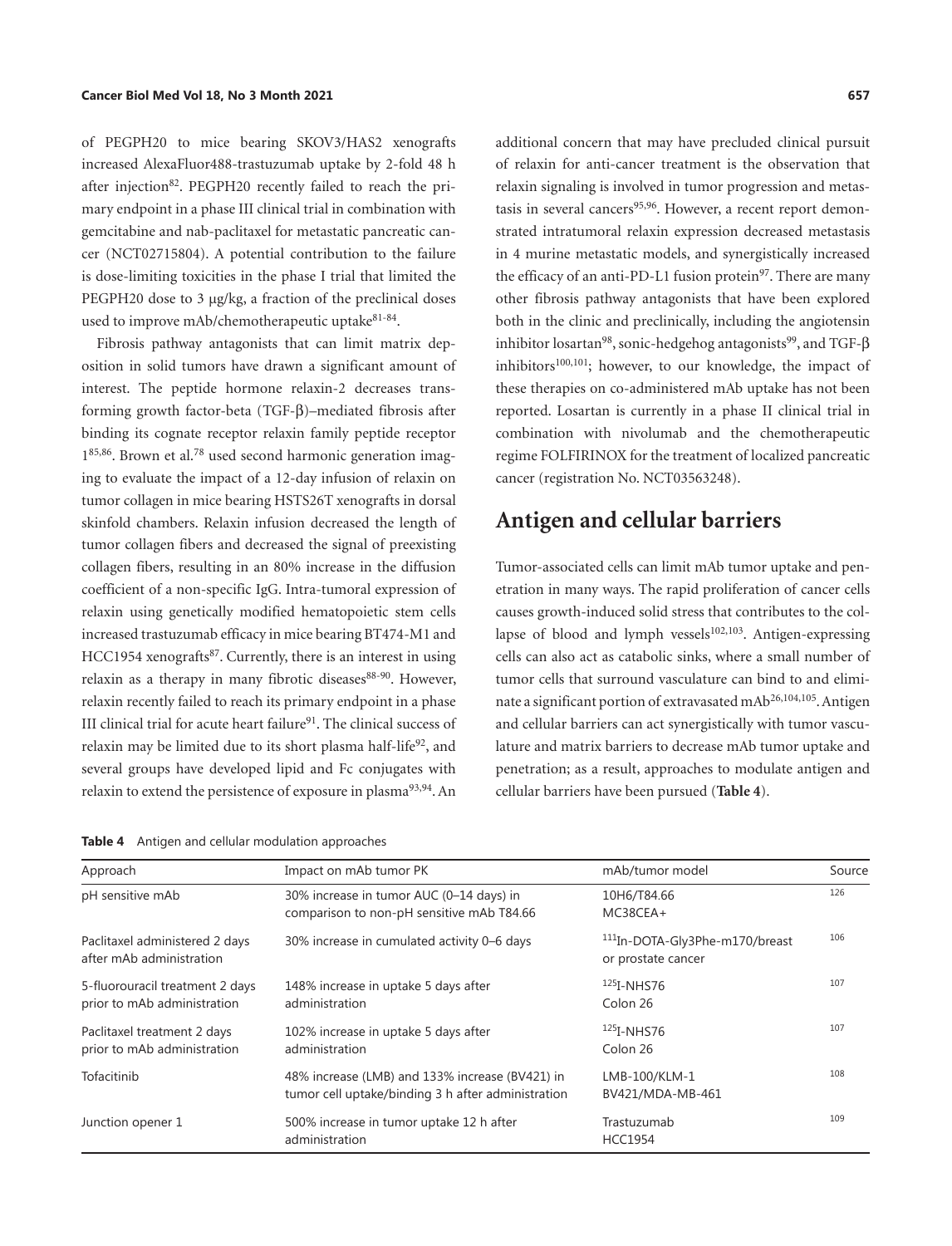<span id="page-9-0"></span>The most clinically relevant approach to overcome cellular barriers to mAb tumor uptake and penetration is the co-administration of traditional chemotherapeutics. In fact, many of the FDA-approved mAb therapies are approved in combination with chemotherapy (**[Table 1](#page-1-0)**). In a small phase I clinical trial, the mAb [111I](#page-14-0)n-Gly3Phem170 was administered to patients with breast or prostate cancer on 2 occasions, 1 week apart, and the tumor-accumulated activity was evaluated $106$ . One group in the trial received an infusion of paclitaxel 2 days after the second mAb dose. No change in mAb uptake was observed in the control group, whereas a 30% increase in tumor radioactivity was observed between the first and second doses for patients who received paclitaxel<sup>[106](#page-14-9)</sup>. The trough concentrations of trastuzumab in patients who receive paclitaxel were observed to be 1.5-fold higher than those of patients in whom only trastuzumab was administered. The increase in trastuzumab trough concentrations may be the result of paclitaxel killing HER2-expressing tumor cells, decreasing target mediated disposition. In a preclinical study, the co-administration of the chemotherapeutics 5-fluorouracil, etoposide, vinblastine, paclitaxel, or doxorubicin increased the tumor uptake of the radiolabeled tumor necrosis targeting mAbs chTNT-3 and NHS76<sup>107</sup>. Recently, tumor-associated inflammatory cells have been implicated as a non-specific elimination pathway for extravasated mAb<sup>108</sup>. Administration of the janus kinase (JAK) inhibitor tofacitinib to xenograft bearing mice decreased the number of tumor-associated monocytes, macrophages, and neutrophils<sup>108</sup>. Co-administration of tofacitinib with the immunotoxin LMB-100 or the anti-epidermal growth factor receptor (EGFR) mAb BV421 increased the number of tumor cells with LMB-100 uptake by 48% and the number of tumor cells with BV421 uptake by 133%, 3 h after administra-tion<sup>[108](#page-14-11)</sup>. The same study reported tofacitinib co-administration improved the efficacy of LMB-100 and anetumab ravtansine in xenograft bearing mice<sup>108</sup>. Tumor cells also form tight intercellular junctions that significantly impede antibody penetra-tion<sup>[109](#page-14-12)</sup>. Beyer et al.<sup>109</sup> isolated a small protein named junction opener 1, which decreased the formation of tight junctions between tumor epithelial cells. Administration of 2 mg/kg of junction opener 1 to mice bearing HCC1954 xenografts, 1 h prior to the administration of 10 mg/kg trastuzumab, resulted in a 500% increase in trastuzumab tumor uptake at 12  $h^{109}$  $h^{109}$  $h^{109}$ . The same study reported junction opener 1 increased the efficacy of trastuzumab against BT474-M1, HCC1954, NCI-N87, and SKOV3 xenografts and increased the efficacy of cetuximab against A549 xenografts $109$ .

<span id="page-9-6"></span><span id="page-9-5"></span><span id="page-9-4"></span>Cellular antigen kinetics can unfavorably alter mAb disposition and has been implicated as a cellular resistance pathway for mAb therapy. Many tumor-associated antigens, including HER2, CEA, mesothelin, and EGFR, undergo proteolysis that results in the release of soluble antigen (often referred to as shed antigen)<sup>[110](#page-14-13),111</sup>. Our group observed a 2-fold increase in T84.66 plasma clearance with coadministration of soluble CEA, resulting in a 55% decrease in T84.66 uptake into LS174T xenografts<sup>112</sup>. The tumor uptake of the zirconium-89 ([89Z](#page-13-0)r)–labeled anti-EGFR mAb imgatuzumab was significantly decreased in mice bearing xenografts of the EGFR shedding cell-line A431 in comparison to the uptake in A549/ H441 xenografts with low-EGFR shedding rates<sup>113</sup>. A signif-icant increase in the liver uptake of <sup>[89](#page-13-0)</sup>Zr-imgatuzumab was observed in mice bearing A431 xenografts, indicating plasma shed antigen can act as an antibody sink through enhanced non-specific elimination<sup>113</sup>. Iwano et al.<sup>114</sup> developed an anti-CEA mAb, 15-1-32, with preferential binding for membrane CEA. Co-administration of soluble CEA with 15-1-32 decreased the plasma AUC by 22.5%, whereas the plasma AUC of a non-preferential anti-CEA mAb labetuzumab was decreased by 79.9[%114.](#page-14-16) Shed mesothelin has also been reported to decrease immunotoxin efficacy<sup>115</sup>. Co-administration of paclitaxel with the immunotoxin SS1P to KB-3-1 xenograft– bearing mice, synergistically increased the anti-tumor effect, which was attributed to a decrease in tumor shed antigen concentrations<sup>[116](#page-14-18)</sup>.

<span id="page-9-14"></span><span id="page-9-13"></span><span id="page-9-12"></span><span id="page-9-11"></span><span id="page-9-10"></span><span id="page-9-9"></span><span id="page-9-8"></span><span id="page-9-7"></span><span id="page-9-3"></span><span id="page-9-2"></span><span id="page-9-1"></span>Counterintuitively, high cellular antigen expression has been implicated as a primary barrier to mAb efficacy. High antigen expression and rapid antigen internalization, combined with the slow tumor uptake and the slow interstitial diffusion of therapeutic mAb, result in poor mAb penetration. The limiting effect of antibody binding to tumor antigens on antibody distribution within solid tumors is commonly referred to as the "binding site barrier"[26](#page-11-13),[104](#page-14-6),[117](#page-14-19). As a result of the binding site barrier, at sub-saturating doses, mAb appears trapped around tumor vasculature<sup>[118-](#page-14-20)120</sup>. For mAb therapies that can efficiently kill tumor cells with only a fraction of cellular antigen bound, such as antibody–drug conjugates, the binding site barrier results in sub-optimal tumor exposure, decreasing efficac[y121](#page-14-22)[-123.](#page-14-23) Approaches to improve mAb penetration include the use of antibody fragments (Fabs, scFvs, VHHs) or low-affinity mAbs. Antibody fragments can diffuse through the interstitial space more rapidly than intact mAbs, increasing tumor penetration prior to binding. The rapid plasma elimination of antibody fragments requires high fragment doses to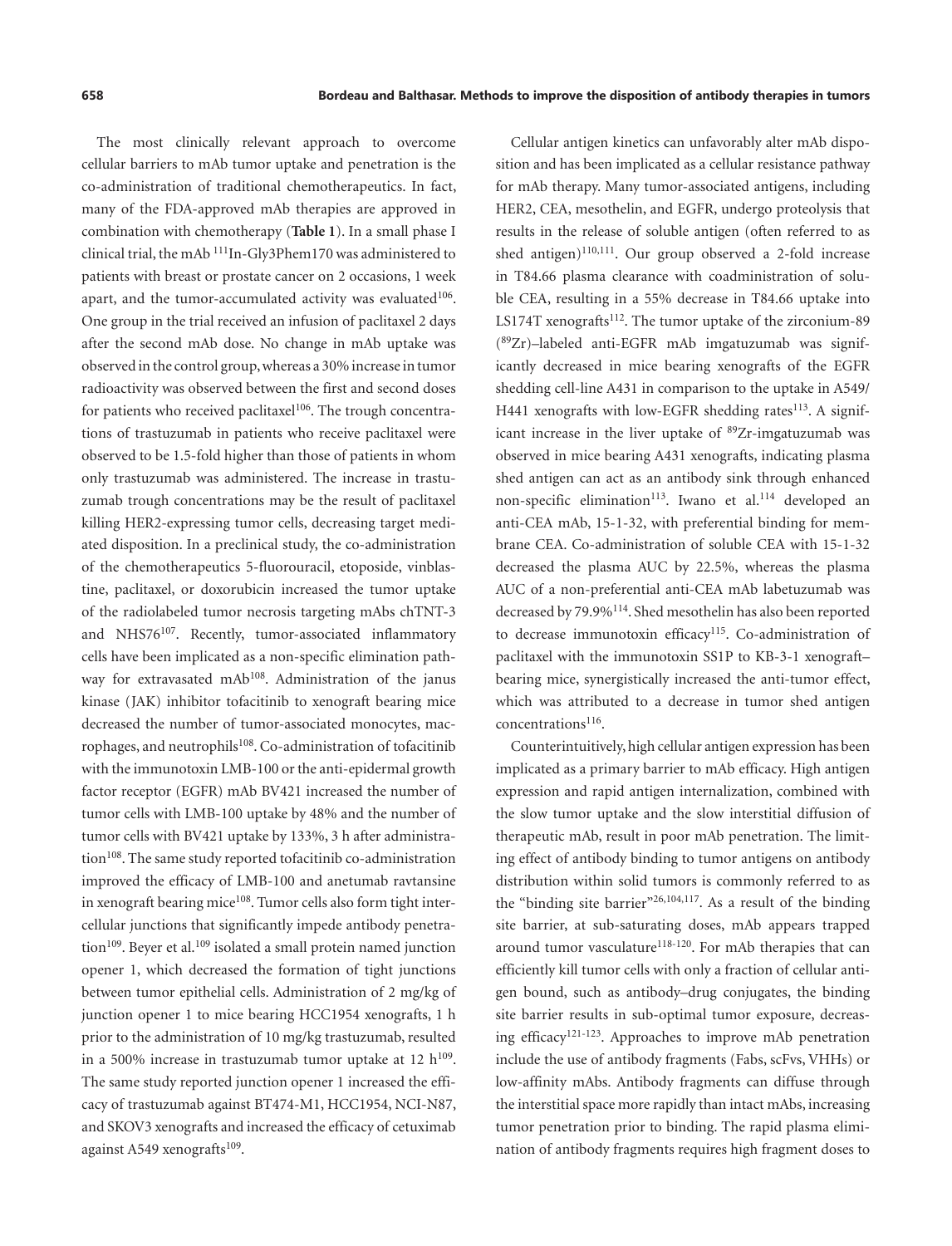<span id="page-10-6"></span>saturate tumor antigen, and high binding affinity is required to retain antigen-binding once plasma concentrations drop below tumor concentrations<sup>26,124</sup>. However, high-affinity single-chain variable fragments (scFvs) have been shown to have restricted tumor distribution similar to intact mAb<sup>[125](#page-14-1)</sup>, and fragments are unable to recruit immune effector cells. Low-affinity mAbs can diffuse a greater distance from sites of extravasation prior to antigen binding and can undergo multiple dissociation–association steps prior to receptormediated internalization and elimination<sup>26,104</sup>. However, the effective saturation of tumor antigen with a low-affinity mAb requires high mAb doses, decreasing tumor selectivity $26,104$  $26,104$  $26,104$ . Our laboratory developed a pH-sensitive anti-CEA mAb, 10H6, that efficiently detaches from internalized CEA follow-ing endosomal acidification<sup>[126](#page-14-8)</sup>. Following antigen dissociation, the pH-sensitive mAb is recycled by neonatal Fc receptor (FcRn) with transport to the interstitial space, allowing 10H6 to undergo multiple CEA binding and internalization events prior to elimination<sup>126</sup>. In comparison to the non-pH sensitive anti-CEA mAb T84.66, 10H6 had a higher tumor and plasma AUC in mice bearing the human CEA expressing mouse cell line MC38[126](#page-14-8). No difference in tumor AUC or plasma AUC was observed for mice bearing the human cell-line LS17T4, as 10H6 is a murine mAb and is unable to bind the human FcRn that is expressed in LS174T cells. These results indicate that, following humanization, 10H6, and other pH-sensitive mAbs, can be used, in part, to increase the tumor retention and tumor penetration of mA[b126.](#page-14-8) Additionally, it is likely 10H6 is less sensitive to shed CEA-mediated elimination, as 10H6 that binds shed CEA will dissociate and undergo FcRn recycling following non-specific uptake into elimination organs.

## **Conclusions**

The dramatic growth of mAb therapies over the past decade has resulted in mAbs becoming one of the most important anti-cancer therapies. Despite the continued growth of mAb therapies, the physiology of solid tumors has significantly limited the efficacy of anti-cancer mAbs. In this review, we have discussed many of the preclinical methods that have been reported to improve mAb tumor uptake and distribution. Many of the early methods relied on co-administered proteins to enhance vasculature permeability or degrade tumor matrix; however, these strategies failed to translate clinically due to poor selectivity. Some of the recent preclinical strategies that are reported to enhance mAb tumor disposition, <span id="page-10-9"></span><span id="page-10-8"></span><span id="page-10-7"></span><span id="page-10-5"></span>including tumor-selective vasculature permeability enhancers and pH-sensitive mAbs, may achieve clinical translation in the next several years. Additionally, SMDs that have been shown to impact solid tumor physiology and are approved for other indications, such as losartan or tofacitinib, may be rapidly repurposed to increase mAb efficacy. Also, although not discussed in the present review, simple physical treatments, including hyperthermia<sup>[127](#page-14-25)-[129](#page-15-2)</sup> or application of ultrasound<sup>[130](#page-15-1)</sup>, have also been demonstrated to improve solid tumor uptake of mAb and may be facilely implemented into clinical protocols. As methods to increase the tumor uptake and distribution of mAb become more selective and more effective, it is likely that for solid tumor therapy, mAbs will soon live up to the nickname "magic bullets".

### **Grant support**

This work was funded by the National Institutes of Health/ National Cancer Institute (Grant Nos. CA204192 and CA246785).

## **Conflicts of interest statement**

Joseph P. Balthasar serves as a consultant for several pharmaceutical companies and as Director of the University at Buffalo Center for Protein Therapeutics, which is supported by an industry consortium.

# **References**

- <span id="page-10-0"></span>[1](#page-0-0). Strebhardt K, Ullrich A. Paul Ehrlich's magic bullet concept: 100 years of progress. Nat Rev Cancer. 2008; 8: 473-80.
- <span id="page-10-1"></span>[2](#page-0-1). Cruz E, Kayser V. Monoclonal antibody therapy of solid tumors: clinical limitations and novel strategies to enhance treatment efficacy. Biologics. 2019; 13: 33-51.
- 3. Maeda H, Khatami M. Analyses of repeated failures in cancer therapy for solid tumors: poor tumor-selective drug delivery, low therapeutic efficacy and unsustainable costs. Clin Trans Med. 2018; 7: 11.
- 4. Adler MJ, Dimitrov DS. Therapeutic antibodies against cancer. Hematol Oncol Clin North Am. 2012; 26: 447-81, vii.
- <span id="page-10-2"></span>[5](#page-0-2). Tolcher AW. Antibody drug conjugates: lessons from 20 years of clinical experience. Ann Oncol. 2016; 27: 2168-72.
- <span id="page-10-3"></span>[6](#page-0-3). Hernandez I. Pricing of monoclonal antibody therapies: higher if used for cancer? Am J Manag Care. 2018; 24: 109-12.
- <span id="page-10-4"></span>[7](#page-0-4). Yan L, Ehrlich PJ, Gibson R, Pickett C, Beckman RA. How can we improve antibody-based cancer therapy? mAbs. 2009; 1: 67-70.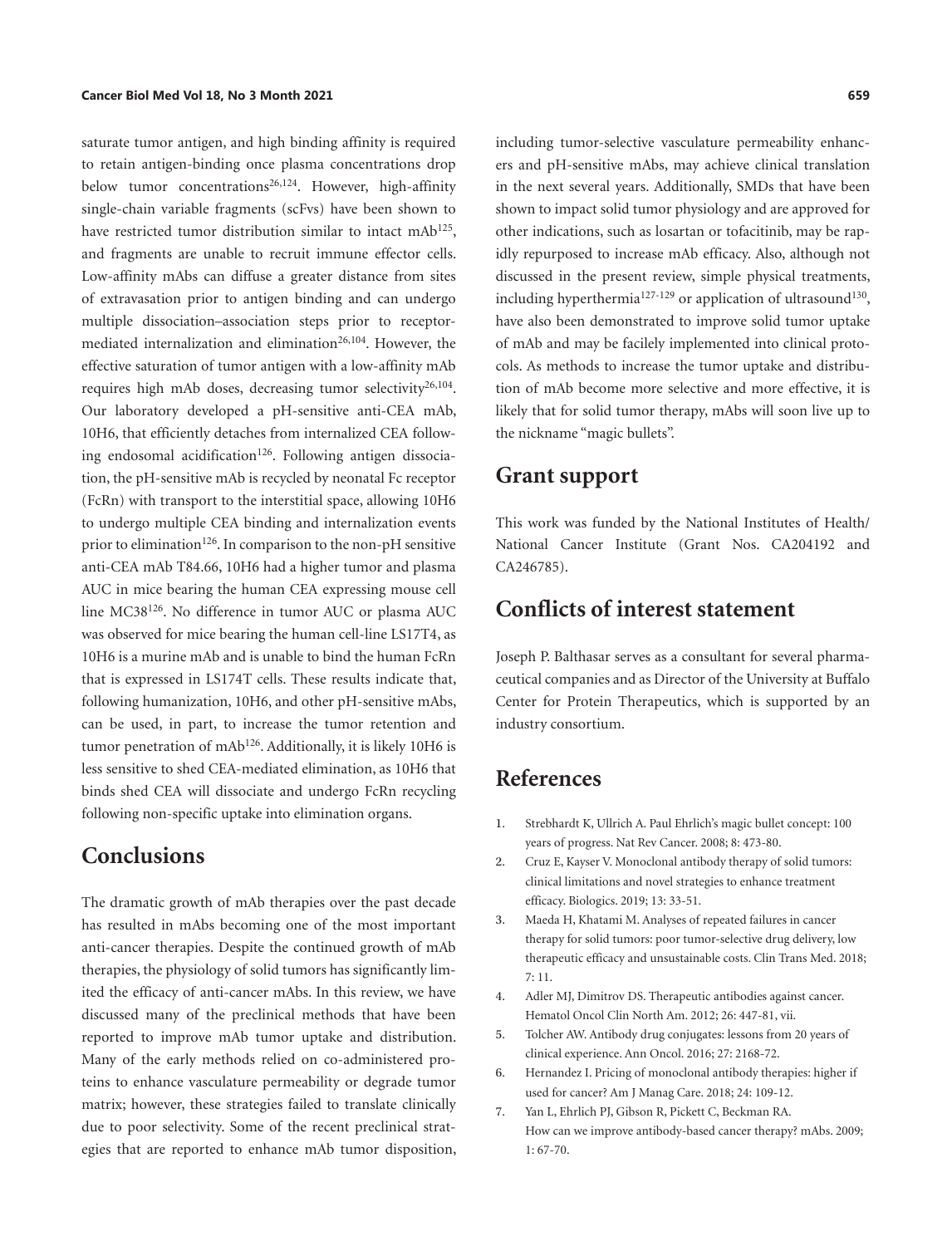#### **660 Bordeau and Balthasar. Methods to improve the disposition of antibody therapies in tumors**

- 8. Choudhury N, Nakamura Y. Importance of immunopharmacogenomics in cancer treatment: patient selection and monitoring for immune checkpoint antibodies. Cancer Sci. 2016; 107: 107-15.
- <span id="page-11-0"></span>[9](#page-0-5). Coats S, Williams M, Kebble B, Dixit R, Tseng L, Yao NS, et al. Antibody-drug conjugates: future directions in clinical and translational strategies to improve the therapeutic index. Clin Cancer Res. 2019; 25: 5441-8.
- <span id="page-11-1"></span>[10](#page-0-6). Baselga J. Does epidermal growth factor receptor status predict activity of cetuximab in colorectal cancer patients? Nat Rev Clin Oncol. 2005; 2: 284-5.
- 11. Perez EA, Baehner FL, Butler SM, Thompson EA, Dueck AC, Jamshidian F, et al. The relationship between quantitative human epidermal growth factor receptor 2 gene expression by the 21-gene reverse transcriptase polymerase chain reaction assay and adjuvant trastuzumab benefit in alliance n9831. Breast Cancer Res. 2015; 17: 133.
- <span id="page-11-2"></span>[12](#page-0-7). Davis AA, Patel VG. The role of PD-L1 expression as a predictive biomarker: an analysis of all US Food and Drug Administration (FDA) approvals of immune checkpoint inhibitors. J Immunother Cancer. 2019; 7: 278.
- <span id="page-11-3"></span>[13](#page-3-1). Glassman PM, Balthasar JP. Mechanistic considerations for the use of monoclonal antibodies for cancer therapy. Cancer Biol Med. 2014; 11: 20-33.
- <span id="page-11-4"></span>[14](#page-3-2). Gül N, van Egmond M. Antibody-dependent phagocytosis of tumor cells by macrophages: a potent effector mechanism of monoclonal antibody therapy of cancer. Cancer Res. 2015; 75: 5008-13.
- <span id="page-11-5"></span>[15](#page-3-3). Golay J, Taylor RP. The role of complement in the mechanism of action of therapeutic anti-cancer mAbs. Antibodies. 2020; 9: 58.
- <span id="page-11-6"></span>[16](#page-3-4). Sun C, Mezzadra R, Schumacher TN. Regulation and function of the PD-L1 checkpoint. Immunity. 2018; 48: 434-52.
- <span id="page-11-7"></span>[17](#page-3-5). Baxter LT, Jain RK. Transport of fluid and macromolecules in tumors. I. Role of interstitial pressure and convection. Microvasc Res. 1989; 37: 77-104.
- <span id="page-11-9"></span>[18](#page-3-6). Baxter LT, Jain RK. Transport of fluid and macromolecules in tumors. II. Role of heterogeneous perfusion and lymphatics. Microvasc Res. 1990; 40: 246-63.
- 19. Chauhan VP, Stylianopoulos T, Boucher Y, Jain RK. Delivery of molecular and nanoscale medicine to tumors: transport barriers and strategies. Annu Rev Chem Biomol Eng. 2011; 2: 281-98.
- <span id="page-11-10"></span>[20](#page-3-7). Jain RK. Vascular and interstitial barriers to delivery of therapeutic agents in tumors. Cancer Metastasis Rev. 1990; 9: 253-66.
- 21. Jain RK. Physiological barriers to delivery of monoclonal antibodies and other macromolecules in tumors. Cancer Res. 1990; 50: 814s-9s.
- <span id="page-11-24"></span>[22](#page-7-1). Jain RK. Transport of molecules in the tumor interstitium: a review. Cancer Res. 1987; 47: 3039-51.
- <span id="page-11-8"></span>[23](#page-3-8). Jain RK, Baxter LT. Mechanisms of heterogeneous distribution of monoclonal antibodies and other macromolecules in tumors: significance of elevated interstitial pressure. Cancer Res. 1988; 48: 7022-32.
- <span id="page-11-11"></span>[24](#page-3-7). Jain RK. Normalizing tumor vasculature with anti-angiogenic therapy: a new paradigm for combination therapy. Nat Med. 2001; 7: 987-9.
- <span id="page-11-12"></span>[25](#page-3-7). Jain RK. Normalization of tumor vasculature: an emerging concept in antiangiogenic therapy. Science. 2005; 307: 58-62.
- <span id="page-11-13"></span>[26](#page-4-0). Thurber GM, Zajic SC, Wittrup KD. Theoretic criteria for antibody penetration into solid tumors and micrometastases. J Nucl Med. 2007; 48: 995-9.
- <span id="page-11-14"></span>[27](#page-4-1). Huang Y, Stylianopoulos T, Duda DG, Fukumura D, Jain RK. Benefits of vascular normalization are dose and time dependent – letter. Cancer Res. 2013; 73: 7144-6.
- <span id="page-11-15"></span>[28](#page-4-2). Abuqayyas L, Balthasar JP. Pharmacokinetic mAb-mAb interaction: anti-VEGF mAb decreases the distribution of anti-CEA mAb into colorectal tumor xenografts. AAPS J. 2012; 14: 445-55.
- <span id="page-11-16"></span>[29](#page-4-3). Baker JHE, Kyle AH, Reinsberg SA, Moosvi F, Patrick HM, Cran J, et al. Heterogeneous distribution of trastuzumab in HER2-positive xenografts and metastases: role of the tumor microenvironment. Clin Exp Metastasis. 2018; 35: 691-705.
- 30. Pastuskovas CV, Mundo EE, Williams SP, Nayak TK, Ho J, Ulufatu S, et al. Effects of anti-VEGF on pharmacokinetics, biodistribution, and tumor penetration of trastuzumab in a preclinical breast cancer model. Mol Cancer Ther. 2012; 11: 752-62.
- <span id="page-11-17"></span>[31](#page-4-4). Arjaans M, Oude Munnink TH, Oosting SF, Terwisscha van Scheltinga AG, Gietema JA, Garbacik ET, et al. Bevacizumabinduced normalization of blood vessels in tumors hampers antibody uptake. Cancer Res. 2013; 73: 3347-55.
- <span id="page-11-18"></span>[32](#page-4-5). Zhao M, Pan X, Layman R, Lustberg MB, Mrozek E, Macrae ER, et al. A phase II study of bevacizumab in combination with trastuzumab and docetaxel in HER2 positive metastatic breast cancer. Invest New Drugs. 2014; 32: 1285-94.
- <span id="page-11-19"></span>[33](#page-4-6). Chung TK, Warram J, Day KE, Hartman Y, Rosenthal EL. Timedependent pretreatment with bevacuzimab increases tumor specific uptake of cetuximab in preclinical oral cavity cancer studies. Cancer Biol Ther. 2015; 16: 790-8.
- <span id="page-11-20"></span>[34](#page-4-7). Heskamp S, Boerman OC, Molkenboer-Kuenen JD, Oyen WJ, van der Graaf WT, van Laarhoven HW. Bevacizumab reduces tumor targeting of antiepidermal growth factor and anti-insulinlike growth factor 1 receptor antibodies. Int J Cancer. 2013; 133: 307-14.
- <span id="page-11-21"></span>[35](#page-4-8). Saltz L, Badarinath S, Dakhil S, Bienvenu B, Harker WG, Birchfield G, et al. Phase III trial of cetuximab, bevacizumab, and 5-fluorouracil/leucovorin *vs*. Folfox-bevacizumab in colorectal cancer. Clin Colorectal Cancer. 2012; 11: 101-11.
- <span id="page-11-22"></span>[36](#page-4-9). Hecht JR, Mitchell E, Chidiac T, Scroggin C, Hagenstad C, Spigel D, et al. A randomized phase IIIb trial of chemotherapy, bevacizumab, and panitumumab compared with chemotherapy and bevacizumab alone for metastatic colorectal cancer. J Clin Oncol. 2009; 27: 672-80.
- <span id="page-11-23"></span>[37](#page-4-10). Sandler A, Gray R, Perry MC, Brahmer J, Schiller JH, Dowlati A, et al. Paclitaxel–carboplatin alone or with bevacizumab for non– small-cell lung cancer. N Engl J Med. 2006; 355: 2542-50.
- 38. Miller K, Wang M, Gralow J, Dickler M, Cobleigh M, Perez EA, et al. Paclitaxel plus bevacizumab versus paclitaxel alone for metastatic breast cancer. N Engl J Med. 2007; 357: 2666-76.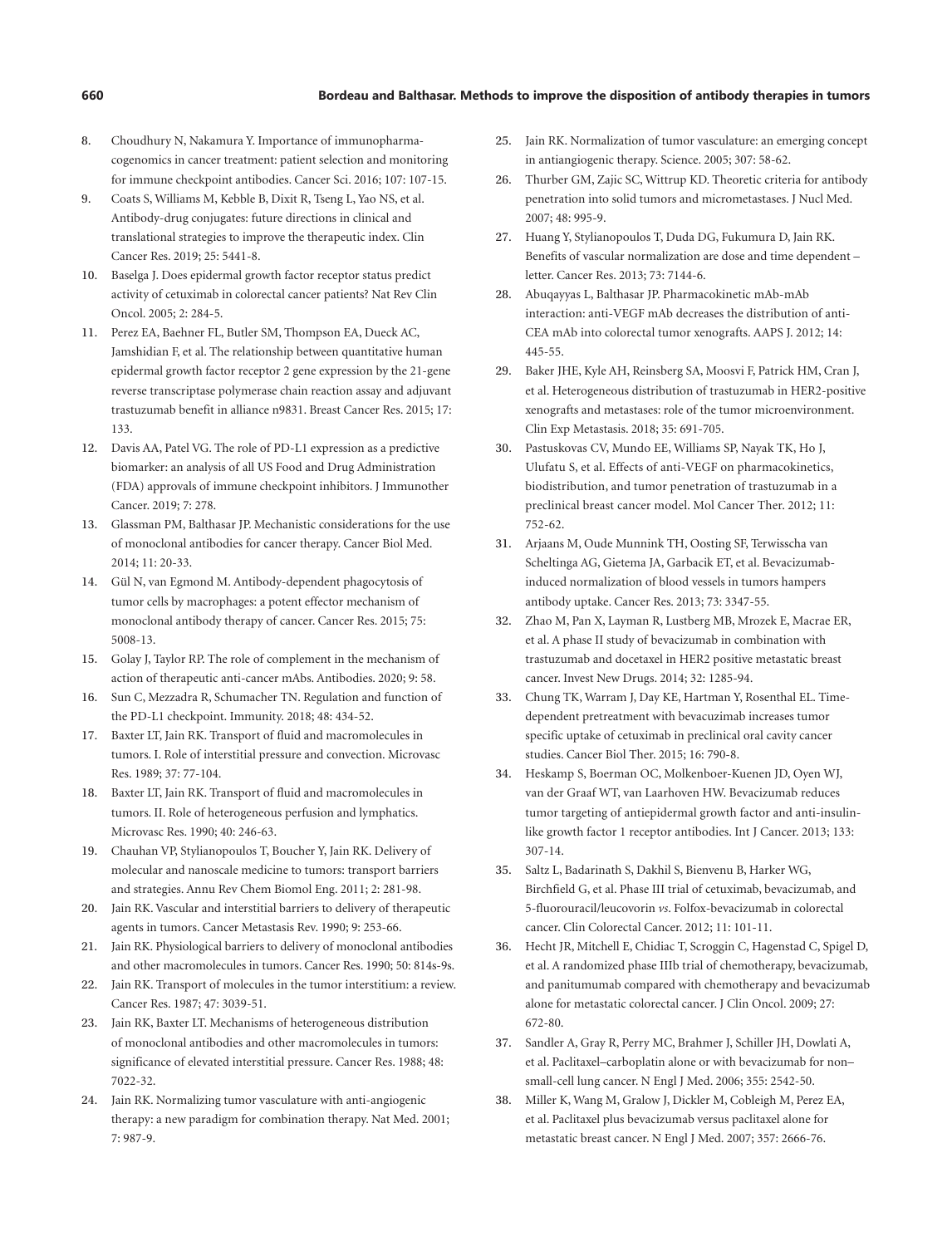#### **Cancer Biol Med Vol 18, No 3 Month 2021 661**

- <span id="page-12-0"></span>[39](#page-4-11). Tewari KS, Sill MW, Long HJ, Penson RT, Huang H, Ramondetta LM, et al. Improved survival with bevacizumab in advanced cervical cancer. N Engl J Med. 2014; 370: 734-43.
- <span id="page-12-1"></span>[40](#page-4-12). Thurber GM, Weissleder R. A systems approach for tumor pharmacokinetics. PLoS One. 2011; 6: e24696.
- <span id="page-12-2"></span>[41](#page-4-13). Netti PA, Hamberg LM, Babich JW, Kierstead D, Graham W, Hunter GJ, et al. Enhancement of fluid filtration across tumor vessels: implication for delivery of macromolecules. Proc Natl Acad Sci U S A. 1999; 96: 3137-42.
- <span id="page-12-10"></span>[42](#page-5-1). Folli S, Pelegrin A, Chalandon Y, Yao X, Buchegger F, Lienard D, et al. Tumor-necrosis factor can enhance radio-antibody uptake in human colon carcinoma xenografts by increasing vascular permeability. Int J Cancer. 1993; 53: 829-36.
- <span id="page-12-4"></span>[43](#page-4-14). Li J, Merton DA, Duggaraju R, Thakur ML. Augmenting of tumor uptake of anti-melanoma antibody MEM136: influence of interferon. Nucl Med Biol. 1996; 23: 873-9.
- <span id="page-12-3"></span>[44](#page-4-15). LeBerthon B, Khawli LA, Alauddin M, Miller GK, Charak BS, Mazumder A, et al. Enhanced tumor uptake of macromolecules induced by a novel vasoactive interleukin 2 immunoconjugate. Cancer Res. 1991; 51: 2694-8.
- <span id="page-12-5"></span>[45](#page-4-16). Khawli LA, Miller GK, Epstein AL. Effect of seven new vasoactive immunoconjugates on the enhancement of monoclonal antibody uptake in tumors. Cancer. 1994; 73: 824-31.
- <span id="page-12-6"></span>[46](#page-4-17). Epstein AL, Mizokami MM, Li J, Hu P, Khawli LA. Identification of a protein fragment of interleukin 2 responsible for vasopermeability. J Natl Cancer Inst. 2003; 95: 741-9.
- <span id="page-12-7"></span>[47](#page-4-18). Roth L, Prahst C, Ruckdeschel T, Savant S, Weström S, Fantin A, et al. Neuropilin-1 mediates vascular permeability independently of vascular endothelial growth factor receptor-2 activation. Sci Signal. 2016; 9: ra42.
- <span id="page-12-8"></span>[48](#page-4-19). Sugahara KN, Teesalu T, Karmali PP, Kotamraju VR, Agemy L, Greenwald DR, et al. Coadministration of a tumor-penetrating peptide enhances the efficacy of cancer drugs. Science. 2010; 328: 1031-5.
- <span id="page-12-9"></span>[49](#page-4-20). Shin TH, Sung ES, Kim YJ, Kim KS, Kim SH, Kim SK, et al. Enhancement of the tumor penetration of monoclonal antibody by fusion of a neuropilin-targeting peptide improves the antitumor efficacy. Mol Cancer Ther. 2014; 13: 651-61.
- <span id="page-12-15"></span>[50](#page-6-0). Serlin Y, Shelef I, Knyazer B, Friedman A. Anatomy and physiology of the blood-brain barrier. Semin Cell Dev Biol. 2015; 38: 2-6.
- <span id="page-12-16"></span>[51](#page-6-1). Razpotnik R, Novak N, Čurin Šerbec V, Rajcevic U. Targeting malignant brain tumors with antibodies. Front Immunol. 2017; 8: 1181.
- <span id="page-12-17"></span>[52](#page-6-2). Cavaco M, Gaspar D, Arb Castanho M, Neves V. Antibodies for the treatment of brain metastases, a dream or a reality? Pharmaceutics. 2020; 12: 62.
- <span id="page-12-18"></span>[53](#page-6-3). Chang H-Y, Morrow K, Bonacquisti E, Zhang W, Shah DK. Antibody pharmacokinetics in rat brain determined using microdialysis. mAbs. 2018; 10: 843-53.
- <span id="page-12-19"></span>[54](#page-6-4). Wang Q, Delva L, Weinreb PH, Pepinsky RB, Graham D, Veizaj E, et al. Monoclonal antibody exposure in rat and cynomolgus monkey cerebrospinal fluid following systemic administration. Fluids Barriers CNS. 2018; 15: 10.
- <span id="page-12-20"></span>[55](#page-6-5). Arvanitis CD, Ferraro GB, Jain RK. The blood–brain barrier and blood–tumour barrier in brain tumours and metastases. Nat Rev Cancer. 2020; 20: 26-41.
- <span id="page-12-21"></span>[56](#page-6-6). Dijkers EC, Oude Munnink TH, Kosterink JG, Brouwers AH, Jager PL, de Jong JR, et al. Biodistribution of 89Zr-trastuzumab and PET imaging of HER2-positive lesions in patients with metastatic breast cancer. Clin Pharmacol Ther. 2010; 87: 586-92.
- <span id="page-12-22"></span>[57](#page-6-7). Jansen MH, Veldhuijzen van Zanten SEM, van Vuurden DG, Huisman MC, Vugts DJ, Hoekstra OS, et al. Molecular drug imaging: 89Zr-bevacizumab pet in children with diffuse intrinsic pontine glioma. J Nucl Med. 2017; 58: 711-6.
- <span id="page-12-11"></span>[58](#page-6-8). Neuwelt EA, Barnett PA, Hellström KE, Hellström I, McCormick CI, Ramsey FL. Effect of blood-brain barrier disruption on intact and fragmented monoclonal antibody localization in intracerebral lung carcinoma xenografts. J Nucl Med. 1994; 35: 1831-41.
- <span id="page-12-23"></span>[59](#page-6-9). Ningaraj NS, Rao M, Hashizume K, Asotra K, Black KL. Regulation of blood-brain tumor barrier permeability by calcium-activated potassium channels. J Pharmacol Exp Ther. 2002; 301: 838-51.
- <span id="page-12-24"></span>[60](#page-6-10). Ningaraj NS, Sankpal UT, Khaitan D, Meister EA, Vats TS. Modulation of KCa channels increases anticancer drug delivery to brain tumors and prolongs survival in xenograft model. Cancer Biol Ther. 2009; 8: 1924-33.
- <span id="page-12-25"></span>[61](#page-6-11). Kinoshita M, McDannold N, Jolesz FA, Hynynen K. Noninvasive localized delivery of herceptin to the mouse brain by MRI-guided focused ultrasound-induced blood-brain barrier disruption. Proc Natl Acad Sci U S A. 2006; 103: 11719-23.
- <span id="page-12-26"></span>[62](#page-6-12). Park E-J, Zhang Y-Z, Vykhodtseva N, McDannold N. Ultrasoundmediated blood-brain/blood-tumor barrier disruption improves outcomes with trastuzumab in a breast cancer brain metastasis model. J Control Release. 2012; 163: 277-84.
- <span id="page-12-12"></span>[63](#page-6-13). Liu H-L, Hsu P-H, Lin C-Y, Huang C-W, Chai W-Y, Chu P-C, et al. Focused ultrasound enhances central nervous system delivery of bevacizumab for malignant glioma treatment. Radiology. 2016; 281: 99-108.
- <span id="page-12-27"></span>[64](#page-6-14). Brighi C, Reid L, White AL, Genovesi LA, Kojic M, Millar A, et al. MR-guided focused ultrasound increases antibody delivery to nonenhancing high-grade glioma. Neuro-Oncol Adv. 2020; 2.
- <span id="page-12-28"></span>[65](#page-6-15). Pulgar VM. Transcytosis to cross the blood brain barrier, new advancements and challenges. Front Neurosci. 2019; 12.
- 66. Paterson J, Webster CI. Exploiting transferrin receptor for delivering drugs across the blood-brain barrier. Drug Discov Today Technol. 2016; 20: 49-52.
- <span id="page-12-29"></span>[67](#page-6-16). Pardridge WM. Blood-brain barrier drug delivery of IgG fusion proteins with a transferrin receptor monoclonal antibody. Expert Opin Drug Deliv. 2015; 12: 207-22.
- <span id="page-12-13"></span>[68](#page-6-17). Regina A, Demeule M, Tripathy S, Lord-Dufour S, Currie J-C, Iddir M, et al. ANG4043, a novel brain-penetrant peptide–mAb conjugate, is efficacious against HER2-positive intracranial tumors in mice. Mol Cancer Ther. 2015; 14: 129-40.
- <span id="page-12-14"></span>[69](#page-6-18). Nounou MI, Adkins CE, Rubinchik E, Terrell-Hall TB, Afroz M, Vitalis T, et al. Anti-cancer antibody trastuzumabmelanotransferrin conjugate (BT2111) for the treatment of metastatic HER2+ breast cancer tumors in the brain: an in-vivo study. Pharm Res. 2016; 33: 2930-42.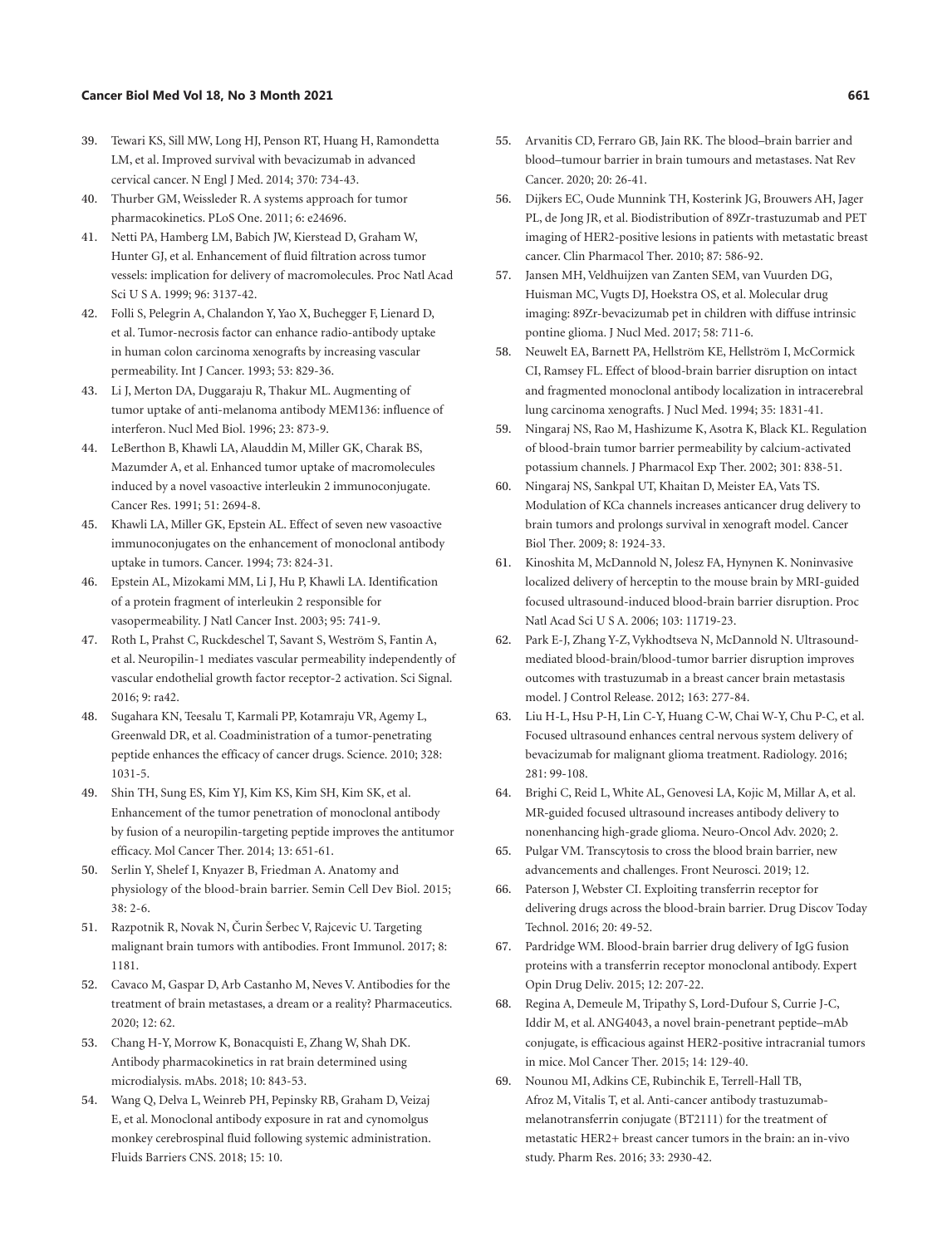- <span id="page-13-1"></span>[70](#page-7-2). Brown LF, Dvorak AM, Dvorak HF. Leaky vessels, fibrin deposition, and fibrosis: a sequence of events common to solid tumors and to many other types of disease. Am Rev Respir Dis. 1989; 140: 1104-7.
- <span id="page-13-2"></span>[71](#page-7-3). Nieskoski MD, Marra K, Gunn JR, Hoopes PJ, Doyley MM, Hasan T, et al. Collagen complexity spatially defines microregions of total tissue pressure in pancreatic cancer. Sci Rep. 2017; 7: 10093.
- <span id="page-13-3"></span>[72](#page-7-4). Davies CL, Berk DA, Pluen A, Jain RK. Comparison of IgG diffusion and extracellular matrix composition in rhabdomyosarcomas grown in mice versus *in vitro* as spheroids reveals the role of host stromal cells. Br J Cancer. 2002; 86: 1639-44.
- <span id="page-13-7"></span>[73](#page-7-5). Dolor A, Szoka Jr FC. Digesting a path forward: the utility of collagenase tumor treatment for improved drug delivery. Mol Pharm. 2018; 15: 2069-83.
- 74. Eikenes L, Tufto I, Schnell EA, Bjorkoy A, De Lange Davies C. Effect of collagenase and hyaluronidase on free and anomalous diffusion in multicellular spheroids and xenografts. Anticancer Res. 2010; 30: 359-68.
- 75. Magzoub M, Jin S, Verkman AS. Enhanced macromolecule diffusion deep in tumors after enzymatic digestion of extracellular matrix collagen and its associated proteoglycan decorin. FASEB J. 2008; 22: 276-84.
- 76. Choi J, Credit K, Henderson K, Deverkadra R, He Z, Wiig H, et al. Intraperitoneal immunotherapy for metastatic ovarian carcinoma: resistance of intratumoral collagen to antibody penetration. Clin Cancer Res. 2006; 12: 1906-12.
- <span id="page-13-4"></span>[77](#page-7-6). Netti PA, Berk DA, Swartz MA, Grodzinsky AJ, Jain RK. Role of extracellular matrix assembly in interstitial transport in solid tumors. Cancer Res. 2000; 60: 2497-503.
- <span id="page-13-5"></span>[78](#page-7-7). Brown E, McKee T, diTomaso E, Pluen A, Seed B, Boucher Y, et al. Dynamic imaging of collagen and its modulation in tumors *in vivo* using second-harmonic generation. Nat Med. 2003; 9: 796-800.
- <span id="page-13-6"></span>[79](#page-7-8). Eikenes L, Bruland OS, Brekken C, Davies CL. Collagenase increases the transcapillary pressure gradient and improves the uptake and distribution of monoclonal antibodies in human osteosarcoma xenografts. Cancer Res. 2004; 64: 4768-73.
- <span id="page-13-8"></span>[80](#page-7-9). Brekken C, Hjelstuen MH, Bruland OS, de Lange Davies C. Hyaluronidase-induced periodic modulation of the interstitial fluid pressure increases selective antibody uptake in human osteosarcoma xenografts. Anticancer Res. 2000; 20: 3513-9.
- <span id="page-13-9"></span>[81](#page-7-10). Thompson CB, Shepard HM, O'Connor PM, Kadhim S, Jiang P, Osgood RJ, et al. Enzymatic depletion of tumor hyaluronan induces antitumor responses in preclinical animal models. Mol Cancer Ther. 2010; 9: 3052-64.
- <span id="page-13-10"></span>[82](#page-8-1). Singha NC, Nekoroski T, Zhao C, Symons R, Jiang P, Frost GI, et al. Tumor-associated hyaluronan limits efficacy of monoclonal antibody therapy. Mol Cancer Ther. 2015; 14: 523-32.
- 83. Jacobetz MA, Chan DS, Neesse A, Bapiro TE, Cook N, Frese KK, et al. Hyaluronan impairs vascular function and drug delivery in a mouse model of pancreatic cancer. Gut. 2013; 62: 112-20.
- <span id="page-13-11"></span>[84](#page-8-2). Infante JR, Korn RL, Rosen LS, LoRusso P, Dychter SS, Zhu J, et al. Phase 1 trials of PEGylated recombinant human hyaluronidase PH20 in patients with advanced solid tumours. Br J Cancer. 2018; 118: 153-61.
- <span id="page-13-12"></span>[85](#page-8-3). Mookerjee I, Unemori EN, Du XJ, Tregear GW, Samuel CS. Relaxin modulates fibroblast function, collagen production, and matrix metalloproteinase-2 expression by cardiac fibroblasts. Ann N Y Acad Sci. 2005; 1041: 190-3.
- <span id="page-13-13"></span>[86](#page-8-4). Mookerjee I, Hewitson TD, Halls ML, Summers RJ, Mathai ML, Bathgate RAD, et al. Relaxin inhibits renal myofibroblast differentiation *via* RXFP1, the nitric oxide pathway, and Smad2. FASEB J. 2009; 23: 1219-29.
- <span id="page-13-14"></span>[87](#page-8-5). Beyer I, Li Z, Persson J, Liu Y, van Rensburg R, Yumul R, et al. Controlled extracellular matrix degradation in breast cancer tumors improves therapy by trastuzumab. Mol Ther. 2011; 19: 479-89.
- <span id="page-13-15"></span>[88](#page-8-6). Lee K-C, Hsieh Y-C, Chan C-C, Sun H-J, Huang Y-H, Hou M-C, et al. Human relaxin-2 attenuates hepatic steatosis and fibrosis in mice with non-alcoholic fatty liver disease. Lab Invest. 2019; 99: 1203-16.
- <span id="page-13-0"></span>[89](#page-6-19). Blessing WA, Okajima SM, Cubria MB, Villa-Camacho JC, Perez-Viloria M, Williamson PM, et al. Intraarticular injection of relaxin-2 alleviates shoulder arthrofibrosis. Proc Natl Acad Sci U S A. 2019; 116: 12183-92.
- <span id="page-13-16"></span>[90](#page-8-7). Ikeda Y, Zabbarova IV, Birder LA, Wipf P, Getchell SE, Tyagi P, et al. Relaxin-2 therapy reverses radiation-induced fibrosis and restores bladder function in mice. Neurourol Urodyn. 2018; 37: 2441-51.
- <span id="page-13-17"></span>[91](#page-8-8). Metra M, Teerlink JR, Cotter G, Davison BA, Felker GM, Filippatos G, et al. Effects of serelaxin in patients with acute heart failure. N Engl J Med. 2019; 381: 716-26.
- <span id="page-13-18"></span>[92](#page-8-9). Chen SA, Perlman AJ, Spanski N, Peterson CM, Sanders SW, Jaffe R, et al. The pharmacokinetics of recombinant human relaxin in nonpregnant women after intravenous, intravaginal, and intracervical administration. Pharm Res. 1993; 10: 834-8.
- <span id="page-13-19"></span>[93](#page-8-10). Muppidi A, Lee SJ, Hsu C-H, Zou H, Lee C, Pflimlin E, et al. Design and synthesis of potent, long-acting lipidated relaxin-2 analogs. Bioconjugate Chem. 2019; 30: 83-9.
- <span id="page-13-20"></span>[94](#page-8-11). Sun J, Hao W, Fillmore N, Ma H, Springer D, Yu ZX, et al. Human relaxin-2 fusion protein treatment prevents and reverses isoproterenol-induced hypertrophy and fibrosis in mouse heart. J Am Heart Assoc. 2019; 8: e013465.
- <span id="page-13-21"></span>[95](#page-8-12). Binder C, Chuang E, Habla C, Bleckmann A, Schulz M, Bathgate R, et al. Relaxins enhance growth of spontaneous murine breast cancers as well as metastatic colonization of the brain. Clin Exp Metastasis. 2014; 31: 57-65.
- <span id="page-13-22"></span>[96](#page-8-13). Ma J, Niu M, Yang W, Zang L, Xi Y. Role of relaxin-2 in human primary osteosarcoma. Cancer Cell Int. 2013; 13: 59.
- <span id="page-13-23"></span>[97](#page-8-14). Hu M, Wang Y, Xu L, An S, Tang Y, Zhou X, et al. Relaxin gene delivery mitigates liver metastasis and synergizes with check point therapy. Nat Commun. 2019; 10: 2993.
- <span id="page-13-24"></span>[98](#page-8-15). Chauhan VP, Martin JD, Liu H, Lacorre DA, Jain SR, Kozin SV, et al. Angiotensin inhibition enhances drug delivery and potentiates chemotherapy by decompressing tumour blood vessels. Nat Commun. 2013; 4: 2516.
- <span id="page-13-25"></span>[99](#page-8-16). Scales SJ, de Sauvage FJ. Mechanisms of hedgehog pathway activation in cancer and implications for therapy. Trends Pharmacol Sci. 2009; 30: 303-12.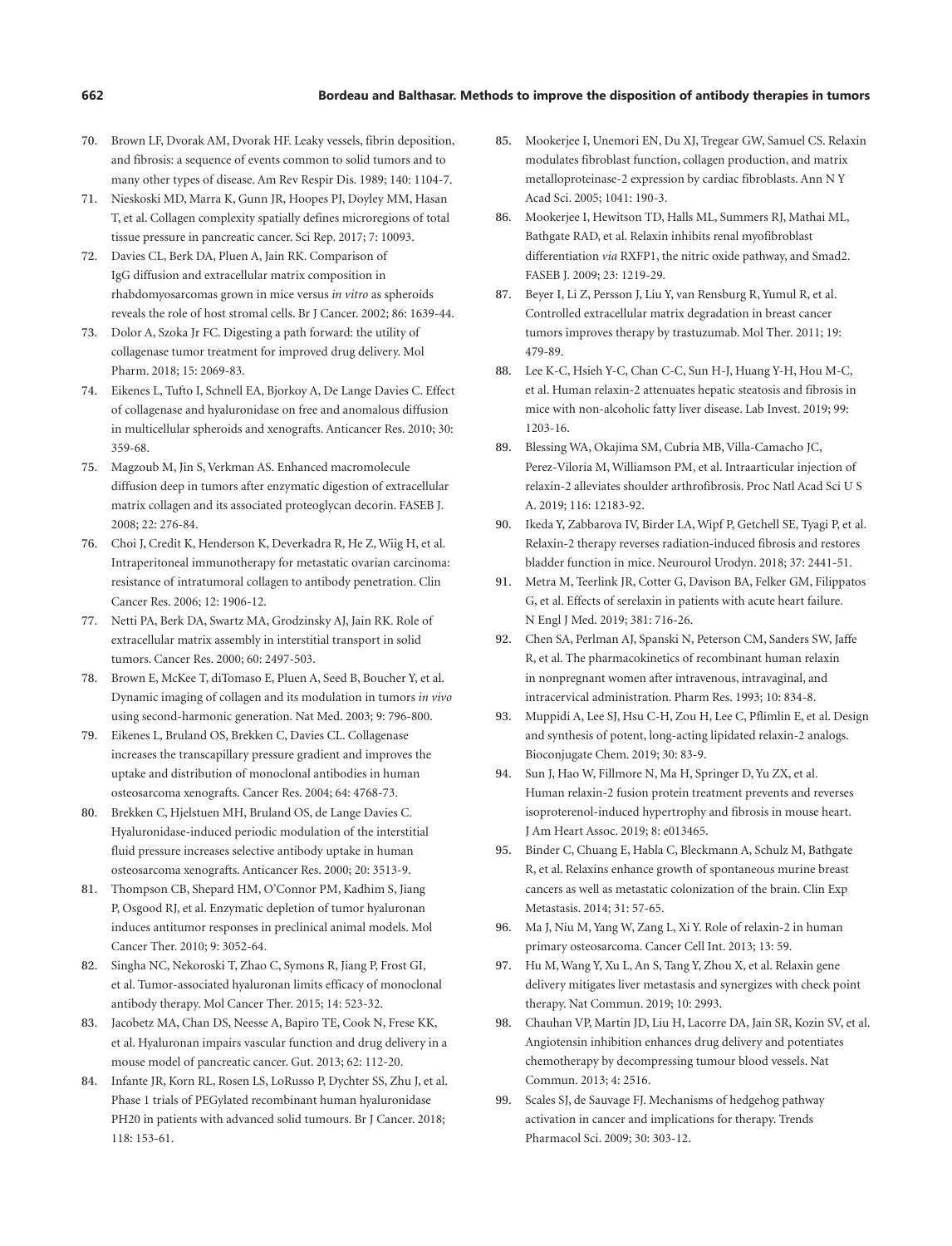#### **Cancer Biol Med Vol 18, No 3 Month 2021 663**

- <span id="page-14-2"></span>[100](#page-8-17). Liu J, Liao S, Diop-Frimpong B, Chen W, Goel S, Naxerova K, et al. TGF-β blockade improves the distribution and efficacy of therapeutics in breast carcinoma by normalizing the tumor stroma. Proc Natl Acad Sci U S A. 2012; 109: 16618-23.
- <span id="page-14-3"></span>[101](#page-8-18). Panagi M, Voutouri C, Mpekris F, Papageorgis P, Martin MR, Martin JD, et al. TGF-β inhibition combined with cytotoxic nanomedicine normalizes triple negative breast cancer microenvironment towards anti-tumor immunity. Theranostics. 2020; 10: 1910-22.
- <span id="page-14-4"></span>[102](#page-8-19). Nia HT, Liu H, Seano G, Datta M, Jones D, Rahbari N, et al. Solid stress and elastic energy as measures of tumour mechanopathology. Nat Biomed Eng. 2016; 1.
- <span id="page-14-5"></span>[103](#page-8-20). Stylianopoulos T, Martin JD, Chauhan VP, Jain SR, Diop-Frimpong B, Bardeesy N, et al. Causes, consequences, and remedies for growth-induced solid stress in murine and human tumors. Proc Natl Acad Sci U S A. 2012; 109: 15101-8.
- <span id="page-14-6"></span>[104](#page-8-21). Thurber GM, Schmidt MM, Wittrup KD. Antibody tumor penetration: transport opposed by systemic and antigen-mediated clearance. Adv Drug Deliv Rev. 2008; 60: 1421-34.
- <span id="page-14-7"></span>[105](#page-8-21). Thurber GM, Wittrup KD. Quantitative spatiotemporal analysis of antibody fragment diffusion and endocytic consumption in tumor spheroids. Cancer Res. 2008; 68: 3334-41.
- <span id="page-14-9"></span>[106](#page-9-0). Miers L, Lamborn K, Yuan A, Richman C, Natarajan A, DeNardo S, et al. Does paclitaxel (taxol) given after 111In-labeled monoclonal antibodies increase tumor-cumulated activity in epithelial cancers? Clin Cancer Res. 2005; 11: 7158s-63s.
- <span id="page-14-10"></span>[107](#page-9-1). Jang JK, Khawli LA, Park R, Wu BW, Li Z, Canter D, et al. Cytoreductive chemotherapy improves the biodistribution of antibodies directed against tumor necrosis in murine solid tumor models. Mol Cancer Ther. 2013; 12: 2827-36.
- <span id="page-14-11"></span>[108](#page-9-2). Simon N, Antignani A, Hewitt SM, Gadina M, Alewine C, FitzGerald D. Tofacitinib enhances delivery of antibody-based therapeutics to tumor cells through modulation of inflammatory cells. JCI Insight. 2019; 4.
- <span id="page-14-12"></span>[109](#page-9-3). Beyer I, van Rensburg R, Strauss R, Li Z, Wang H, Persson J, et al. Epithelial junction opener JO-1 improves monoclonal antibody therapy of cancer. Cancer Res. 2011; 71: 7080-90.
- <span id="page-14-13"></span>[110](#page-9-4). Arribas J, Borroto A. Protein ectodomain shedding. Chem Rev. 2002; 102: 4627-38.
- <span id="page-14-0"></span>[111](#page-4-21). Zhang Y, Pastan I. High shed antigen levels within tumors: an additional barrier to immunoconjugate therapy. Clin Cancer Res. 2008; 14: 7981-6.
- <span id="page-14-14"></span>[112](#page-9-5). Abuqayyas L. Evaluation of the mechanistic determinants for IgG exposure in tissues. University at Buffalo, 2012; Ph.D Thesis.
- <span id="page-14-15"></span>[113](#page-9-6). Pool M, Kol A, Lub-de Hooge MN, Gerdes CA, de Jong S, de Vries EG, et al. Extracellular domain shedding influences specific tumor uptake and organ distribution of the EGFR PET tracer 89Zr-imgatuzumab. Oncotarget. 2016; 7: 68111-21.
- <span id="page-14-16"></span>[114](#page-9-7). Iwano J, Shinmi D, Masuda K, Murakami T, Enokizono J. Impact of different selectivity between soluble and membrane-bound forms of carcinoembryonic antigen (CEA) on the target-mediated disposition of anti-CEA monoclonal antibodies. Drug Metab Dispos. 2019; 47: 1240-6.
- <span id="page-14-17"></span>[115](#page-9-8). Awuah P, Bera TK, Folivi M, Chertov O, Pastan I. Reduced shedding of surface mesothelin improves efficacy of mesothelintargeting recombinant immunotoxins. Mol Cancer Ther. 2016; 15: 1648-55.
- <span id="page-14-18"></span>[116](#page-9-9). Zhang Y, Xiang L, Hassan R, Pastan I. Immunotoxin and taxol synergy results from a decrease in shed mesothelin levels in the extracellular space of tumors. Proc Natl Acad Sci U S A. 2007; 104: 17099-104.
- <span id="page-14-19"></span>[117](#page-9-10). Fujimori K, Covell DG, Fletcher JE, Weinstein JN. A modeling analysis of monoclonal antibody percolation through tumors: a binding-site barrier. J Nucl Med. 1990; 31: 1191-8.
- <span id="page-14-20"></span>[118](#page-9-11). Rhoden JJ, Wittrup KD. Dose dependence of intratumoral perivascular distribution of monoclonal antibodies. J Pharm Sci. 2012; 101: 860-7.
- 119. Juweid M, Neumann R, Paik C, Perez-Bacete MJ, Sato J, van Osdol W, et al. Micropharmacology of monoclonal antibodies in solid tumors: direct experimental evidence for a binding site barrier. Cancer Res. 1992; 52: 5144-53.
- <span id="page-14-21"></span>[120](#page-9-12). Lee CM, Tannock IF. The distribution of the therapeutic monoclonal antibodies cetuximab and trastuzumab within solid tumors. BMC Cancer. 2010; 10: 255.
- <span id="page-14-22"></span>[121](#page-9-13). Singh AP, Guo L, Verma A, Wong GG-L, Thurber GM, Shah DK. Antibody coadministration as a strategy to overcome bindingsite barrier for ADCs: a quantitative investigation. AAPS J. 2020; 22: 28.
- 122. Pak Y, Zhang Y, Pastan I, Lee B. Antigen shedding may improve efficiencies for delivery of antibody-based anticancer agents in solid tumors. Cancer Res. 2012; 72: 3143-52.
- <span id="page-14-23"></span>[123](#page-9-14). Cilliers C, Menezes B, Nessler I, Linderman J, Thurber GM. Improved tumor penetration and single-cell targeting of antibody– drug conjugates increases anticancer efficacy and host survival. Cancer Res. 2018; 78: 758-68.
- <span id="page-14-24"></span>[124.](#page-10-5) Adams GP, Schier R, Marshall K, Wolf EJ, McCall AM, Marks JD, et al. Increased affinity leads to improved selective tumor delivery of single-chain Fv antibodies. Cancer Res. 1998; 58: 485-90.
- <span id="page-14-1"></span>[125](#page-4-22). Adams GP, Schier R, McCall AM, Simmons HH, Horak EM, Alpaugh RK, et al. High affinity restricts the localization and tumor penetration of single-chain Fv antibody molecules. Cancer Res. 2001; 61: 4750-5.
- <span id="page-14-8"></span>[126](#page-10-6). Engler FA, Polli JR, Li T, An B, Otteneder M, Qu J, et al. "Catchand-release" anti-carcinoembryonic antigen monoclonal antibody leads to greater plasma and tumor exposure in a mouse model of colorectal cancer. J Pharmacol Exp Ther. 2018; 366: 205-19.
- <span id="page-14-25"></span>[127](#page-10-7). Hosono MN, Hosono M, Endo K, Ueda R, Onoyama Y. Effect of hyperthermia on tumor uptake of radiolabeled anti-neural cell adhesion molecule antibody in small-cell lung cancer xenografts. J Nucl Med. 1994; 35: 504-9.
- 128. Hauck ML, Zalutsky MR. Enhanced tumour uptake of radiolabelled antibodies by hyperthermia: part I: timing of injection relative to hyperthermia. Int J Hyperthermia. 2005; 21: 1-11.